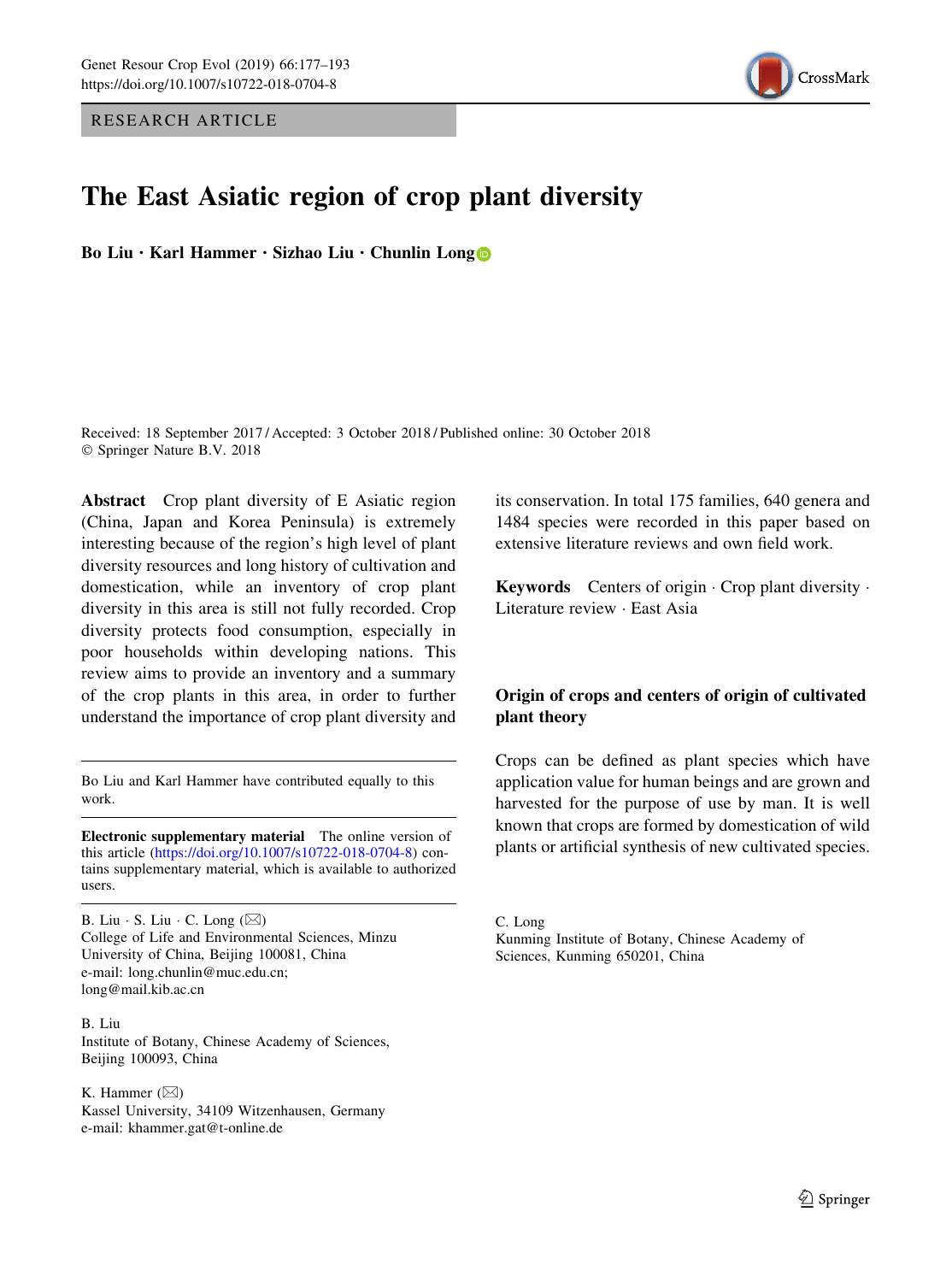In the late mesolithic age or the neolithic one, humans began to domesticate wild plants, dating back about 10,000 years. In a history of 5000 years to present (Bu [1981;](#page-15-0) Dong [2006](#page-16-0)), and in modern times, with the rapid development of human civilization, science and technology, human beings continue to domesticate wild plants and work through hybridization technology to obtain new crops and crop cultivars (Dong [2006](#page-16-0)).

The crops of the world originated in different regions, which were recognized by scientists. In general, in the origin of the crop, there should be a wild ancestor, and the genetic diversity of the crop may be more abundant. In modern times, there are several famous scholars who have studied the origin of crops, such as the Swiss botanist Alphonse de Candolle's theories on crop origins were groundbreaking research. He published the book ''The origin of cultivated plants'' ([1912\)](#page-15-0).

The Russian scientist N. I. Vavilov published papers on the ''Centers of Origin of Cultivated Plants'' [\(1935](#page-16-0), [1940\)](#page-16-0). He recognized eight centers; China area was recognized as one by having 138 distinct species of which probably the earlier and most important were cereals, buckwheat and legumes.

His main theory: plant diversity is extremely rich in the tropical and warm temperate regions of the world, but our major food crops mainly come from high mountain valleys. Abundant food in tropical forests was gathered in the form of fruits, nuts and starchy tubers throughout the year, so it seems that there were no processes leading to domestication. So East Asia is a cradle for domestication crops for its mountainous geology platform, such as Mt. Himalayas, Mt. Kunlun, Mt. Tianshan, Mt. Fuji, Mt. Jeju; Tiger leaping valley, Yangtze valley, Three gorges valley, Nu Valley, Yarlung Zangbo valley and etc.

Many archaeological findings in the 1960s and 1970s have confirmed Vavilov's theories concerning the centers and focuses of origin of cultivated plants. Numerous scientists, including the Russian botanists P. M. Zhukovskii, E. N. Sinskaia, and A. I. Kuptsov, have continued Vavilov's work and have modified his theories. In 1971, the American geneticist J. R. Harlan proposed ''center of origin and the pan region theory'' and ''origin and diffusion theory of crop plants''.

The British botanist J. G. Hawkes proposed the center of crop origin theory, and considered the origin of agriculture as the core center, from the center of the core crop spreading out and forming multiple types for the diversity of the region, and there will be only a small number of areas of origin of crops which can be called as minor centers (Dong [2006](#page-16-0); Vavilov [1940](#page-16-0)). Vavilov considered that ''as a rule the primary foci of crop origins were in mountainous regions, characterized by the presence of dominant alleles.'' The high mountain areas are seasonal in climate, with a wide range of temperature and rainfall due to differences of altitude and aspect. It seems that the restricted access of the mountain valleys and the wide range of altitudes helped to produce and select the diversity needed for domestication. Evolution of domesticates is very much promoted by the factors of varied microclimate, aspect, altitude, restricted habitats and human selection which are all present in the intertropical mountain zones of the Old and New Worlds (Hawkes [1998\)](#page-16-0).

#### Introduction to the East Asiatic region of crop

The Chinese-Japanese Region of Zeven and de Wet [\(1982](#page-16-0)) has been named by Vavilov the ''East Asian Center of Origin''. In one of his last papers on gene centers, Vavilov ([1935\)](#page-16-0) also included Korea with its very old agri- and horticulture (Hammer [2005\)](#page-16-0).

N. I. Vavilov in his papers put forward the theory of 8 centers of origin for crops in the world. According to his statistics, the East Asian center accounts for 20 percent of cultivated plants, including soybeans and various millets, vegetables, and fruit species.

#### China

With over 30,000 species of higher plants—more than 10% of the world's total plant species—China is a key region for crop plant resources holding plant diversity for the well-being of people and the planet. It was recorded in the Flora of China (Wu et al. [2003](#page-16-0)), that China has 31,362 species of vascular plants in 3328 genera and 312 families, of which 2129 species are ferns and Lycophytes, 237 are gymnosperms, and 28,995 are angiosperms. About 50% of these species are endemic to China.

The agricultural crop genetic resources of China are extremely rich, representing various types of crops and different wild relatives. According to databases, China grows more than 600 main agricultural crops, of which about 290 originated from the country (Scociety of Crop Genetic Resources [1994\)](#page-16-0). After a long period of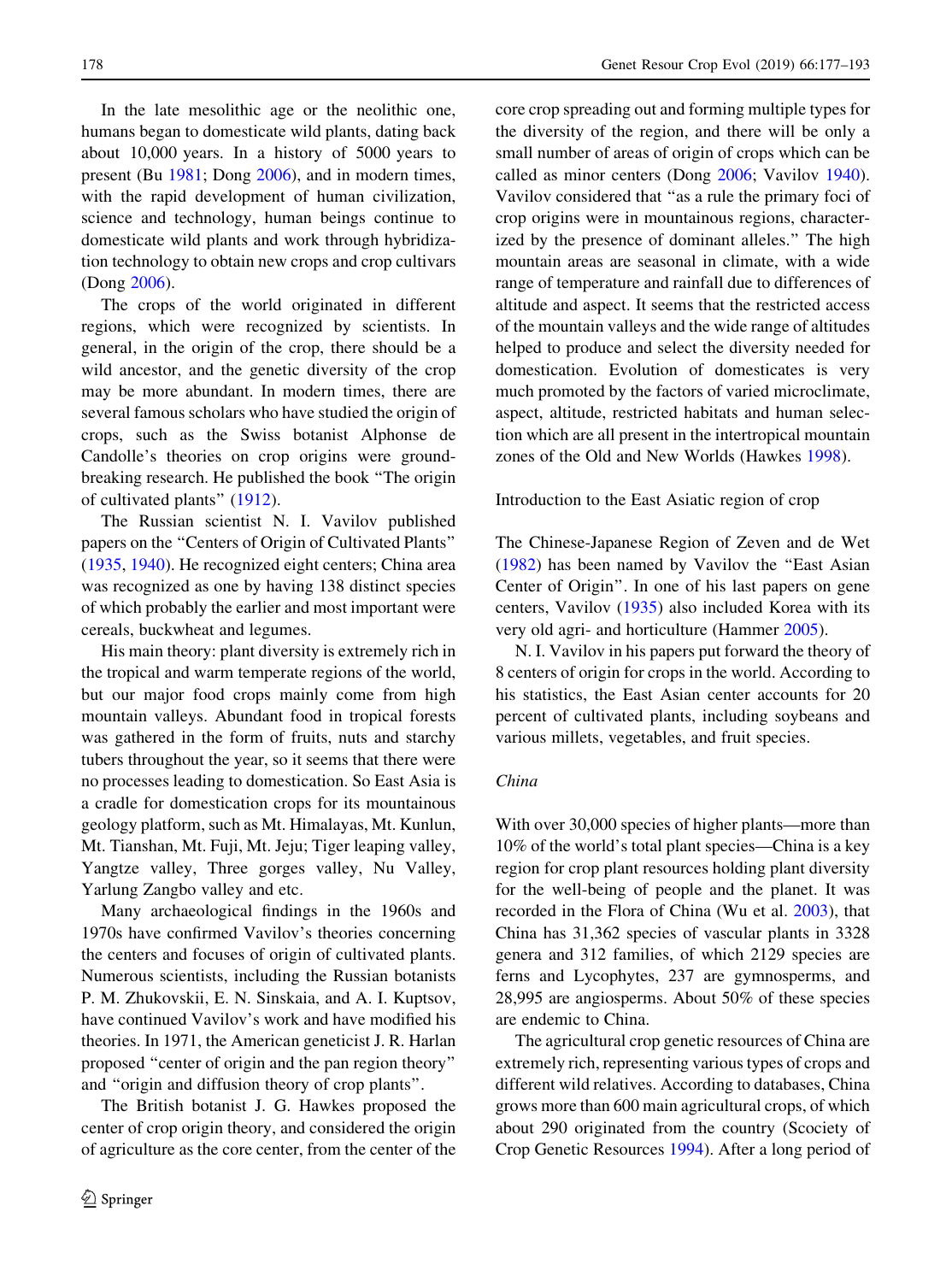natural and artificial selection, a variety of landraces was formed, such as that of rice germplasm resources. This is characterized by two subspecies, 50 botanical varieties and 962 sub-botanical varieties in China.

Li ([1970a,](#page-16-0) [b\)](#page-16-0) characterized the agriculture of China in the following ways: (1) N China with a seed and vegetable agriculture, (2) S China with predominantly vegetatively propagated crops, which resembles the Indochinese-Indonesian Region (Region 2). Chang [\(1970](#page-15-0)) and Harlan ([1971\)](#page-16-0) suggested an independent origin of agriculture in N China, the B1 North Chinese Centre of Origin for Agriculture.

Two independent regions of origin are confirmed in present investigations (Fuller [2007\)](#page-16-0). One of the earliest known sites of agriculture in China is at Yang-Shao from about the 4th millennium BC. There was no foreign influence before 1300 BC. Recently older agricultural sites have been found, as already proposed by Ho ([1977\)](#page-16-0). The peculiar diversity of East Asian plants has been characterized by Kubitzki and Krutzsch [\(1996](#page-16-0)). It forms the basis for the evolution of the great number of cultivated plants and was the basis for the important process of plant domestication (Allaby [2008](#page-15-0)).

The great amount of spermatophytic endemic genera with typical centers (Mid-Yangtze center, Dian-Qian-Gui center, South Hengduan Mountain center, Middle Hengduan Mountain center, Qingling center, Huangshan-Tianmushan center, Zhongtiao-South Tianmushan center, Zhongtiao-South Taihangshan center, Inner Mongolia center—see Takhtajan [1986;](#page-16-0) Li and Li [1997](#page-16-0)) is the precondition for the selection of many plant species with respect to domestication. The floristic borders are still under discussion (Wu [1993\)](#page-16-0). The Tanaka line (Yunnan Province) of Citrus distribution (Tanaka [1954\)](#page-16-0), the Kaiyong line (Sichuan Province, Lang [1994](#page-16-0)), and the elaborated Tanaka-Kaiyong line (Li and Li [1997\)](#page-16-0) are dividing Sino-Japanese and Sino-Himalayan genera.

The rich ornamental plant species originated from China have been dispersed around the world since thousands of years. Especially in the nineteenth century, many ornamental plants from China were introduced abroad. According to a tentative calculation, exportation of forest plant genetic resources from China included 168 families with 3364 species, and 1101 species have been mass introduced (Xue [2005](#page-16-0)); such as the Arnold Arboretum introduced woody plants from China as many as 54 families, 142 genera and more than 400 species; the Morton Arboretum imported woody plants from China into US: 59 families and 153 genera and more than 400 species. Many famous ornamental plants such as peony, plum blossom, chrysanthemum, orchids, camellias, rhododendrons, cloves, Chinese rose were originated from E Asia, particularly from China (Long et al. [2015](#page-16-0)). The Royal Botanic Garden Edinburgh preserved 1700 species of living plants from China. About 50% of German existing plant resources were from China. Up to 40% of the Dutch Garden Plants came from China. Italy has more than 1000 species of ornamental plants that originated in China. More than 70% of California garden plants are adapted from China.

China exports 500 kinds of medicinal materials to Southeast Asia, Japan, the United States and other 80 countries or regions. The export of medicinal plant extracts also accounts for a considerable proportion. At present, China produces and exports plant extracts on a large scale, and produces about 80–100 products (some of these plants come from cultivation).

Many crops such as Allium tuberosum, Amorphophallus konjac, Angelica sinensis, Brassica rapa subsp. pekinensis, Camellia sinensis, Cinnamomum camphora, Diospyros kaki, Eleocharis dulcis, Hemerocallis citrina, Glycine max, Morus alba, Morella rubra, Nelumbo nucifera, Panicum miliaceum, Prunus mume, and Setaria italica, Oryza sativa, Panax ginseng, Vigna angularis and Zizyphus jujuba originate from China. China also contributed some crops not known elsewhere. Torreya grandis e.g., is cultivated for nuts. A total of 40,754 Torreya grandis trees have been cultivated in Zhuji City, Zhejiang Province in China for more than 100 years. About 30% of the individuals are more than 300 years old (Meng et al. [2003\)](#page-16-0).

#### Japan

In comparison with China, Japan and Korea are secondary regions of diversity with many locally selected crops. The E Asiatic Region is the primary region of diversity for several crops from the Amur-Ussuri Region.

There are about 7000 species of "vascular plants" (angiospermae, ferns, and others) in Japan, and about 40% of these (approximately 2900 species) are recognized as being endemic to Japan. Japan's diverse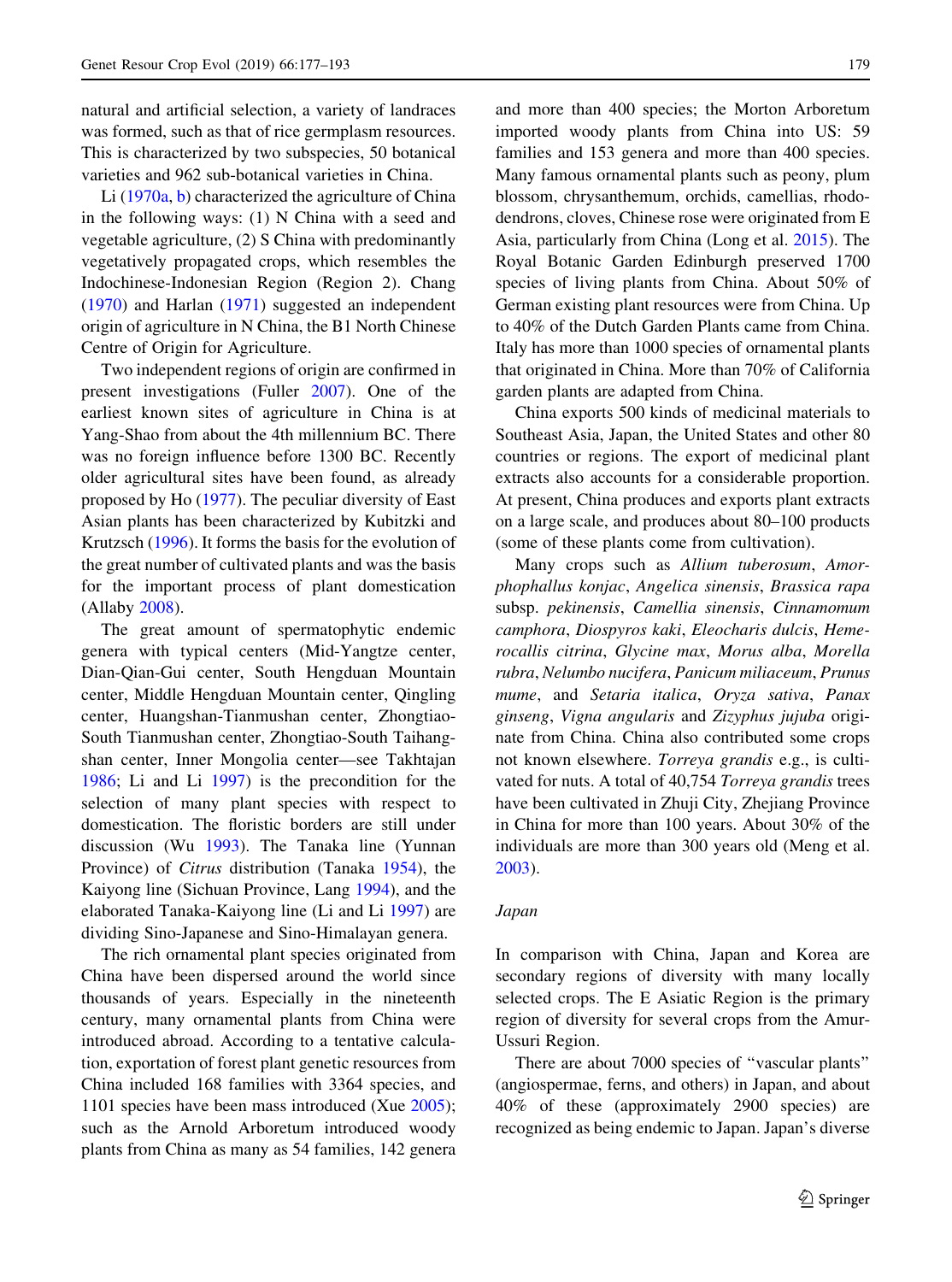and unique flora was created through a combination of human efforts and natural conditions.

Japan is located on a long, narrow island archipelago with a wide range of climates, from the subarctic region of Hokkaido in the north to the subtropical region of Okinawa in the south, and is characterized by clearly defined seasons and plentiful rainfall. The country is surrounded on all sides by the ocean, and its inland geography is varied and complex, and with many rugged mountainous areas.

This great diversity in climate and geography has given rise to many species of plants. The Japan archipelago was spared from the ravages of the glaciers and the resulting massive extinction of plant life that has taken place on many continents. At the same time, the process of repeated invasion by and isolation from other plant species that resulted from recurring connection to and separation from the Asian continent over millions of years has contributed to the richness of Japan's natural flora.

# Korean Peninsula

There are 3381 species in Korean Peninsula, which belong to 203 families and 1179 genera according to the Provisional Checklist of Vascular Plants for the Korea Peninsula Flora (KPF) (Chang et al. [2014](#page-15-0)).

# The floristic similarity of China, Japan and Korea

- 1. Many plants in eastern China are conspecific with those in Japan. For example, Cercidiphyllum japonicum, Magnolia sieboldii, Lindera praecox, Kirengeshoma palmata, Platycrater arguta, Oxalis obtriangulata, Orixa japonica, Ilex purpurea, Acer nikoense, Meliosma myriantha, Eurya japonica, Styrax obassia, Comanthosphace japonica, Rabdosia longituba, Mitchella undulata, Croomia japonica, Cypripedium japonicum, Galeola septen-trionalis and others. Especially, Peltoboykinia tellimoides and Petrosavia sakuraii were formerly considered as being confined to Japan. Yoania japonica as distributed only in N India and Japan, but the specimens of these species have recently been collected from Mt.Jiulong in Zhejiang Province.
- 2. Though the genera Cunninghamia, Glyptostrobus, Metasequoia, Liriodendron, Sassafras, and

Liquidambar existing now in eastern or central parts of China are extinct from Japan, the fossils of leaves, fruits or seeds of these taxa have been discovered from Japanese Tertiary Strata, which seems to indicate closer floristic relationship between Japan and eastern China.

3. The fact that some species in Japan have close relatives in Nepal, India (Sikkim) or Bhutan may suggest that the western edge of the Sino-Japanese Floristic Region probably extends to the Himalayan corridor (Mien [1984\)](#page-16-0).

# Collecting method

# Literature review

Based on the features and application of crops, they can be divided into several categories: food crops, economic crops, vegetables, fruit crops, forage and green manure crops, flowers and garden plants, medicinal plants and forest crops. The scientific studies published in journals, books, thesis and reports mainly from 1979 to 2014 mainly were reviewed. Pertinent literature was searched in different electronic databases (ISI Web of Science, Wanfang Data, VIP Information, Science Direct, and Google Scholar). We considered a publication to be useful when it dealt with plant cultivation.

# Inclusion criteria

This paper focuses on crop plants, where a broad definition of a crop plant is applied. That is, we included plants grown under human cultivation and some cases of human management (semi-cultivation). In the selection of material we followed Hanelt and IPK ([2001\)](#page-16-0). This six-volume encyclopedia was based on Mansfeld ([1959\)](#page-16-0) and Schultze-Motel [\(1986](#page-16-0)). In all of these cited volumes the following plant groups have not been included: plants which are exclusively cultivated as ornamentals and those which are grown as forest crops for the production of timber.

Only few of the secondary crops have been included, i.e. crops with a rich diversity. We would like to provide an inventory of the species list of cultivated species in E Asiatic area, while, for some single species harbor hundreds of cultivars, like rice,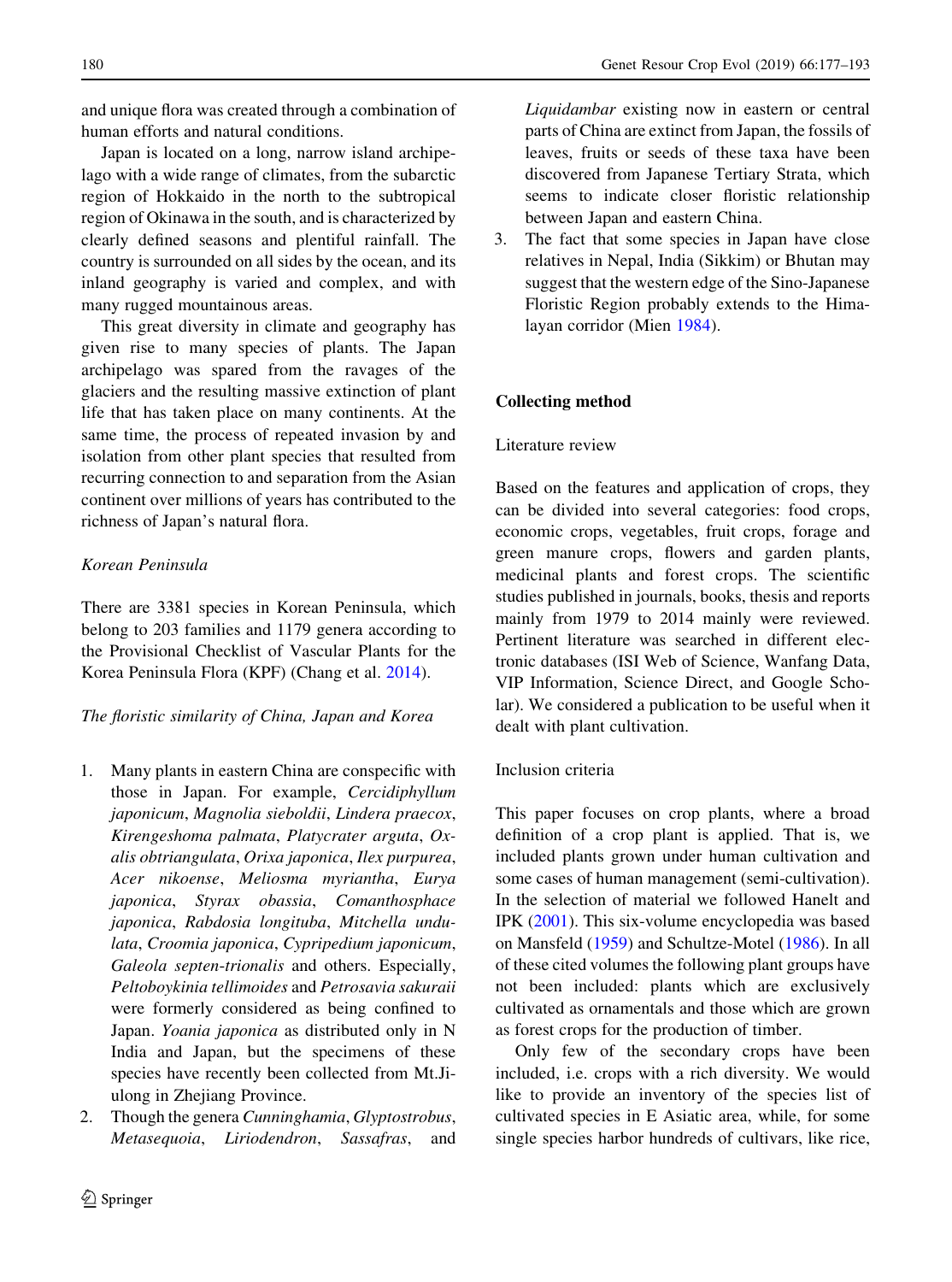<span id="page-4-0"></span>sorghum, Chrysanthemum, we did not include their cultivars.

The inventory of crop genetic resources in China, mostly available in Chinese Crop Germplasm Resources Information System (CGRIS), has reached 340 species and 470,000 accessions [\(http://www.cgris.](http://www.cgris.net/) [net/\)](http://www.cgris.net/).

### Results: checklist

The East Asiatic region's crop plants represent a vast genetic resource. In total 175 families, 640 genera and 1484 species were recorded in this paper based on extensive literature reviews and own field works. They were presented in the supplement-Dictionary of cultivated plants, attached to this paper (see Electronic supplementary material, Index of families and genera in Table [1](#page-5-0)).

Compared with ''A checklist of the cultivated plants of Yunnan (PR China)'', Yunnan cultivated 1701 taxa, 1562 species, 837 genera, 190 families, Yunnan checklist includes plenty of cultivated varieties, and also some ornamental plants, and some plants with limited cultivation. While, this checklist try to include more commonly cultivated species, our guideline try to avoid some species with very limited cultivation, or some species only cultivated for flower export, such as Echeveria (Crassulaceae) only for pot succulent flower, Ageratum (Compositae) only few reported cultivation area, Bellis (Compositae) cultivated as cut flower. We added some commonly cultivated species, such as we added one new genus Actinidia (Actinidiaceae) with 7 species, we excluded Bixa (Bixaceae) because this plant only cultivated in Hainan, Yunnan, Guangdong and Taiwan, only few individuals have been cultivated, and not many people know or even use this species.

## Use of checklists

The usefulness of checklists for cultivated plants has been elaborated by Hammer ([1990,](#page-16-0) [1991](#page-16-0)). A summary about the checklist activities has been provided, when the checklist about the cultivated plants of Yunnan (China) was presented (Li et al. [2011\)](#page-16-0). Some more recent examples for relevant checklists are: Oman (Hammer et al. [2009\)](#page-16-0), Sudan Khartoum (Thompson et al. [2010,](#page-16-0) Albania (Hammer-Spahillari et al. [2011](#page-16-0); Hammer et al. [2011](#page-16-0)).

Crop genetic pools for future crop development

East Asiatic crop genetic resources are extremely rich. The diversity of E Asiatic crop genetic resources has been highly valued by the international community traditionally, and occupies an important position.

Many other countries obtained plenty of valuable genetic resources from East Asia, and made use of them. For instance, kiwi fruit (Actinidia chinensis var. deliciosa) is native to China. It is traditionally eaten as a wild fruit, especially common along the Yangtze River (well known as yang-tao). Now it has been widely cultivated all over the world and with a large number of cultivars.

While, the great potential biogenetic resources are still under exploited. It will be helpful to explore more available crops and their relatives, to expand the scope of cultivation, to provide a wide range of use to other countries. Such as kiwi fruit, only few species such as Actinidia chinensis var. deliciosa have been cultivated and spread, now there are still 44 species in the genus of Actinidia endemic to China. The majority of them was only known by local communities as wild fruit, while few of them have been exploded and developed as genetic resources for improvement the quality of kiwi fruit. As a result, it also has significance for the identification and evaluation of excellent genes of plant resources.

In conclusion, protection and utilization of the genetic resources of crops have become a common aspiration and urgent task. Our paper is of significance to provide an inventory for the collection, preservation, identification and selection of wild plants as genetic resources for cultivated ones.

The area has a complex and diverse topography, various climates and geomorphic types, which partly provide an explanation for the high biodiversity. The climates in E Asia are diverse, with horizontal and vertical zonality. The elevation rises from sea level to Tibetan Plateau with an average elevation of above 4000 m is characterized by an alpine cold climate and vertical climate distribution. Because of this diversity the area harbors enormous biological resources for human survival. Local people cultivated crops to cover the basic human needs for grain, cotton, oil, livestock fodder. Thousands of species are used.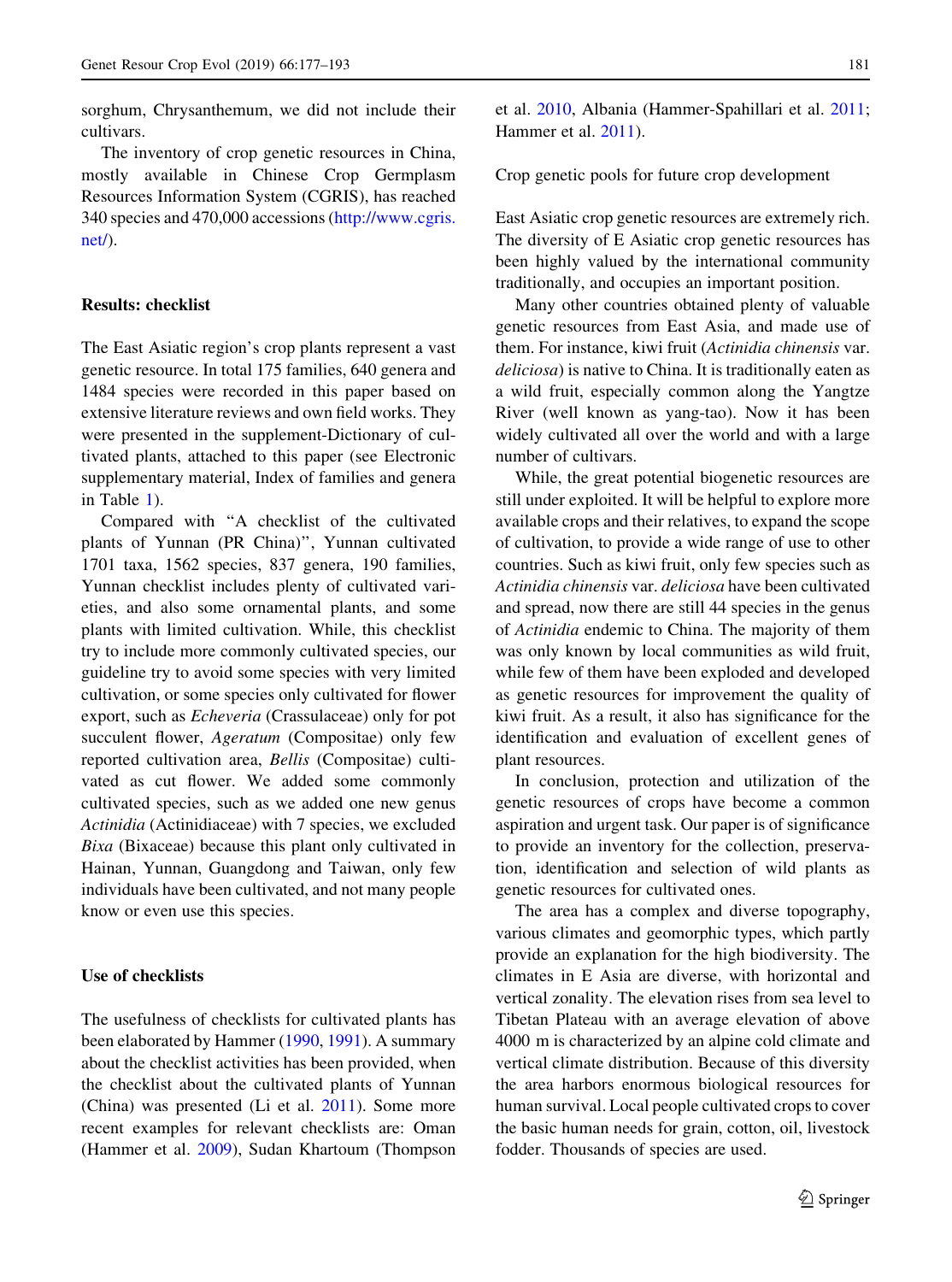| Genera reported (number of species in brackets)                | Genera reported by Zeven and de Wet (1982) |
|----------------------------------------------------------------|--------------------------------------------|
| Oscillatoriales (Cyanobacteria)                                |                                            |
| Spirulina (2)                                                  |                                            |
| Bangiophyceae (Rhodophyta)                                     |                                            |
| Porphyra (7)                                                   |                                            |
| Bryopsidophyceae (Chorophyta)                                  |                                            |
| Caulorapa (1)                                                  |                                            |
| Chordariales (Heterocontophyta)                                |                                            |
| Cladosiphon (1)                                                |                                            |
| Florideophyceae (Rhodophyta)                                   |                                            |
| Exarteria (1), Gelidium (1), Gracilaria (3)                    |                                            |
| Phaenophyceae (Heterocontophyta)                               |                                            |
| Cladosiphon (1), Ecklonia (1), Laminaria (1), Undularia (3)    | Laminaria (1)                              |
| Ulvophyceae (Chlorophyta)                                      |                                            |
| Enteromorpha (4), Monostroma (1)                               |                                            |
| Agaricaceae (Basidiomycetes)                                   |                                            |
| Agaricus (5), Macrolepiota (1)                                 |                                            |
| Auriculariaceae (Basidiomycetes)                               |                                            |
| Auricularia (4)                                                |                                            |
| Bolbitiaceae (Basidiomycetes)                                  |                                            |
| Agrocybe (3)                                                   |                                            |
| Cantharellaceae (Basidiomycetes)                               |                                            |
| Cantharellus (1)                                               |                                            |
| Climacodontaceae (Basidiomycetes)                              |                                            |
| Mycoleptodonoides (1)                                          |                                            |
| Clavicipitaceae (Ascomycetes)                                  |                                            |
| Cordiceps (2)                                                  |                                            |
| Coriolaceae (Basidiomycetes)                                   |                                            |
| Grifola (1), Trametes (1)                                      |                                            |
| Fistulinaceae (Basidiomycetes)                                 |                                            |
| Fistulina (1)                                                  |                                            |
| Ganodermaceae (Basidiomycetes)                                 |                                            |
| Ganoderma (3)                                                  |                                            |
| Hericiaceae (Basidiomycetes)                                   |                                            |
| Hericium (2)                                                   |                                            |
| Phallaceae (Basidiomycetes)                                    |                                            |
| Dictyophora (3)                                                |                                            |
| Lentinaceae (Basidiomycetes)                                   |                                            |
| Hoebuehlia (1), Pleurotus (8)                                  |                                            |
| Polyporaceae s.str. (Basidiomycetes)                           |                                            |
| Laetiporus (1), Neolentinus (1), Polyporus (1), Wolfiporia (1) | $\qquad \qquad -$                          |
| Pluteaceae (Basidiomycetes)                                    |                                            |
| Volvariella (2)                                                |                                            |
| Schizophyllaceae (Basidiomycetes)                              |                                            |
| Schizophyllum (1)                                              |                                            |

<span id="page-5-0"></span>Table 1 Comparisons of genera of the electronic appendix (number of species in brackets) with genera (number of species in brackets) reported in Zeven and de Wet [\(1982](#page-16-0))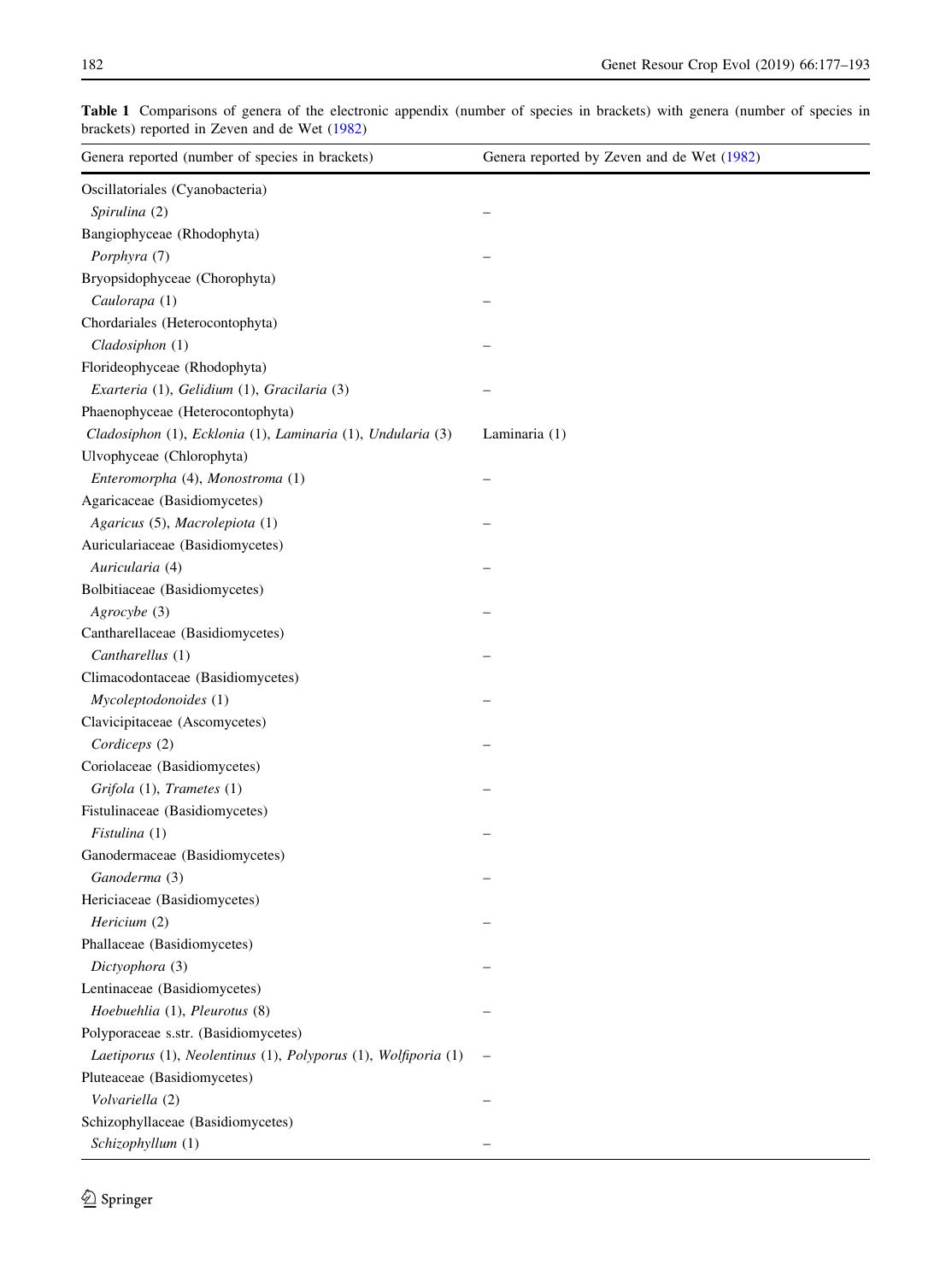## Table 1 continued

| Genera reported (number of species in brackets)                                                                                                | Genera reported by Zeven and de Wet (1982)                            |
|------------------------------------------------------------------------------------------------------------------------------------------------|-----------------------------------------------------------------------|
| Strophariaceae (Basidiomycetes)                                                                                                                |                                                                       |
| Pholiota (2), Stropharia (1)                                                                                                                   |                                                                       |
| Tremellaceae (Basidiomycetes)                                                                                                                  |                                                                       |
| Tremella (4)                                                                                                                                   |                                                                       |
| Tricholomataceae (Basidiomycetes)                                                                                                              |                                                                       |
| Flammulina (1), Hypsizygus (2), Lentinula (1), Oudemansiella -<br>(1), Sarcomyxa (1), Tricholoma (2)                                           |                                                                       |
| Ustilaginaceae (Basidiomycetes)                                                                                                                |                                                                       |
| Yenia $(1)$                                                                                                                                    |                                                                       |
| Adianthaceae (Pteridophyta)                                                                                                                    |                                                                       |
| Ceratopteris (1)                                                                                                                               |                                                                       |
| Azollaceae (Pteridophyta)                                                                                                                      |                                                                       |
| Azolla (2)                                                                                                                                     | Azolla(1)                                                             |
| Equisetaceae (Peridophyta)                                                                                                                     |                                                                       |
| Equisetum $(1)$                                                                                                                                |                                                                       |
| Osmundaceae (Pteridophyta)                                                                                                                     |                                                                       |
| Osmunda (1), Osmundastrum (1)                                                                                                                  |                                                                       |
| Polypodiaceae (Pteridophyta)                                                                                                                   |                                                                       |
| Pteridium (1)                                                                                                                                  |                                                                       |
| Acanthaceae                                                                                                                                    |                                                                       |
| Andrographis (1), Justicia (2), Peristrophe (2), Strobilanthes<br>$(1)$ , Thunbergia $(1)$                                                     |                                                                       |
| Acoraceae                                                                                                                                      |                                                                       |
| Acorus (3)                                                                                                                                     |                                                                       |
| Actinidiaceae                                                                                                                                  |                                                                       |
| Actinidia (7)                                                                                                                                  | Actinidia (4)                                                         |
| Adoxaceae                                                                                                                                      |                                                                       |
| Viburnum (3)                                                                                                                                   |                                                                       |
| Aizoaceae                                                                                                                                      |                                                                       |
| Tetragonia (1)                                                                                                                                 | Tetragonia (1)                                                        |
| Alismataceae                                                                                                                                   |                                                                       |
| Sagittaria (1)                                                                                                                                 | Sagittaria (1)                                                        |
| Alliaceae                                                                                                                                      |                                                                       |
| Allium (11)                                                                                                                                    | Allium (9)                                                            |
| Amaranthaceae                                                                                                                                  |                                                                       |
| Achyranthes (2), Amaranthus (2), Bassia (1), Beta (1), Celosia<br>(2), Cyathula (2), Haloxylon (1), Salsola (1), Spinacia (1),<br>Suaeda $(1)$ | Amaranthus (1), Bassia (1), Corchorus (1), Salsola (2), Suaeda<br>(1) |
| Amaryllidaceae                                                                                                                                 |                                                                       |
| Crinum (2), Lycoris (3), Narcissus (1)                                                                                                         |                                                                       |
| Anacardiaceae                                                                                                                                  |                                                                       |
| Cotinus (1), Dracontomelon (1), Mangifera (2), Pistacia (3),<br>Rhus (2), Toxicodendron (2)                                                    | Rhus(2)                                                               |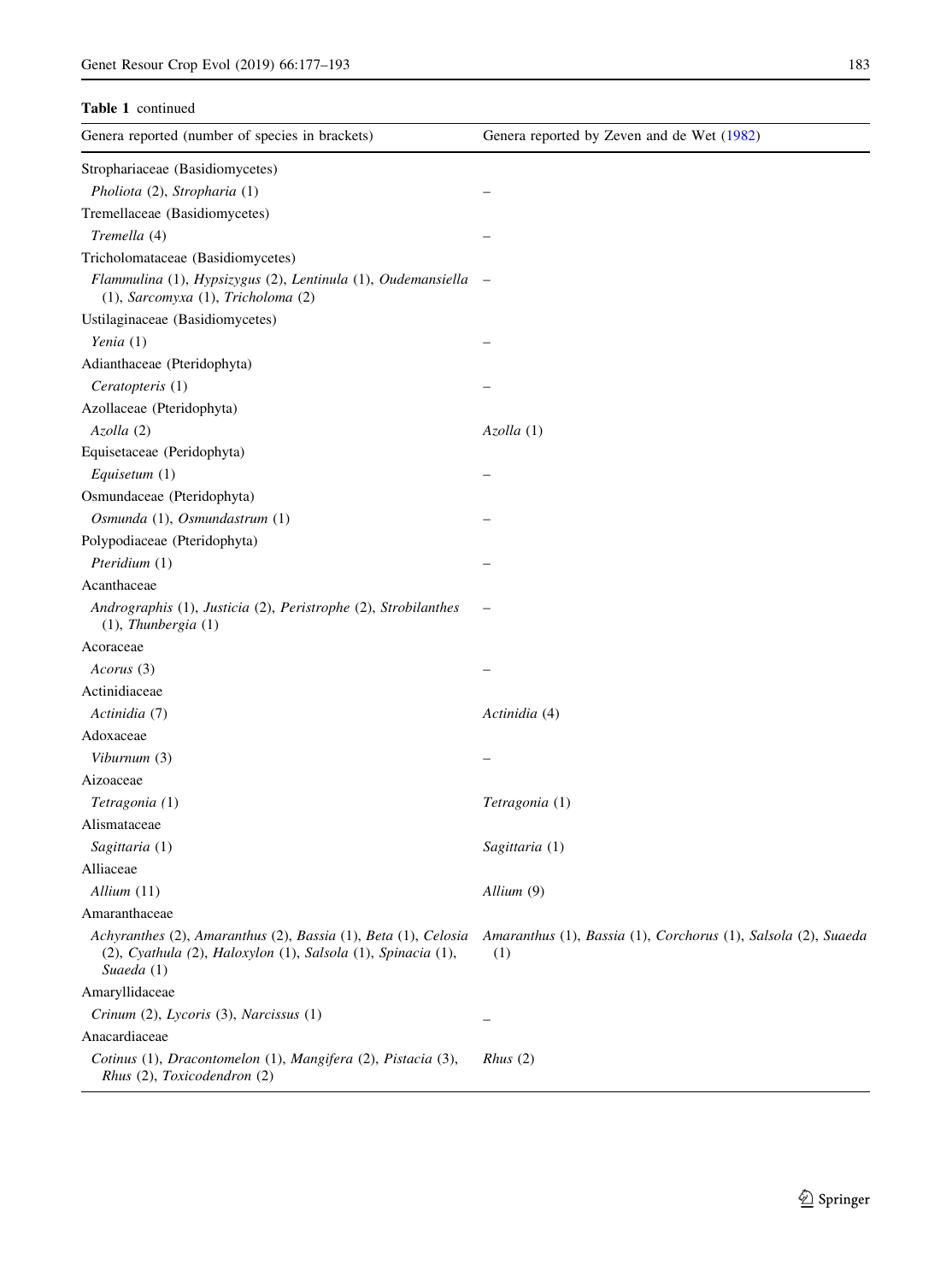| Genera reported (number of species in brackets)                                                                                                                                                        | Genera reported by Zeven and de Wet (1982) |
|--------------------------------------------------------------------------------------------------------------------------------------------------------------------------------------------------------|--------------------------------------------|
| Apocynaceae                                                                                                                                                                                            |                                            |
| Alstonia (1), Apocynum (1), Cerbera (1), Cynanchum (3),<br>Dischidia (1), Dregea (1), Holarrhena (1), Hoya (1),<br>Metaplexis (1), Nerium (1), Rauvolfia (2), Tabernaemontana<br>$(1)$ , Telosma $(1)$ |                                            |
| Aquifoliaceae                                                                                                                                                                                          |                                            |
| Hex(3)                                                                                                                                                                                                 | Hex(1)                                     |
| Araceae                                                                                                                                                                                                |                                            |
| Alocasia (1), Amorphophallus (4), Colocasia (2), Epipremnum<br>(1), Lasia (1), Philodendron (1), Pinellia (1) Sauromatum (1),<br>Steudnera (2), Typhonium (3)                                          | Colocasia (1)                              |
| Araliaceae                                                                                                                                                                                             |                                            |
| Aralia (3), Eleutherococcus (2), Fatsia (1), Hedera (1),<br>Heteropanax (1), Panax (2), Tetrapanax (1)                                                                                                 | Aralia (1), Panax (2), Tetrapanx (1)       |
| Aristolochiaceae                                                                                                                                                                                       |                                            |
| Aristolochia (5), Asarum (3)                                                                                                                                                                           |                                            |
| Asparagaceae                                                                                                                                                                                           |                                            |
| Asparagus (5), Convallaria (1), Hosta (3), Liriope (2),<br>Ophiopogon (1), Polygonatum (3), Reineckea (1), Rohdea (1)                                                                                  | Liriope $(1)$ , Ophiopogon $(1)$           |
| Asphodelaceae                                                                                                                                                                                          |                                            |
| Anemarrhena (1)                                                                                                                                                                                        | Anemarrhena (1)                            |
| Asteliaceae                                                                                                                                                                                            |                                            |
| Cordyline (1)                                                                                                                                                                                          |                                            |
| Balsaminaceae                                                                                                                                                                                          |                                            |
| <i>Impatiens</i> (3)                                                                                                                                                                                   | <i>Impatiens</i> (1)                       |
| Begoniaceae                                                                                                                                                                                            |                                            |
| Begonia (2)                                                                                                                                                                                            |                                            |
| Berberidaceae                                                                                                                                                                                          |                                            |
| Berberis (2), Dysosma (1), Epimedium (2), Mahonia (4),<br>Nandina (1)                                                                                                                                  |                                            |
| Bignoniaceae                                                                                                                                                                                           |                                            |
| Camptis (1), Catalpa (3), Mayodendron(1), Oroxylum (1),<br>Pauldolphia (1)                                                                                                                             |                                            |
| Boraginaceae                                                                                                                                                                                           |                                            |
| Lithospermum (2)                                                                                                                                                                                       | Lithospermum $(1)$                         |
| Burseraceae                                                                                                                                                                                            |                                            |
| Canarium (2)                                                                                                                                                                                           | Canarium (1)                               |
| Buxaceae                                                                                                                                                                                               |                                            |
| Buxus (4), Simmondsia (1)                                                                                                                                                                              |                                            |
| Cabombaceae                                                                                                                                                                                            |                                            |
| Brasenia (1)                                                                                                                                                                                           | Brasenia (1)                               |
| Calycanthaceae                                                                                                                                                                                         |                                            |
| Chimonanthes (2)                                                                                                                                                                                       | -                                          |
| Campanulaceae                                                                                                                                                                                          |                                            |
| Adenophora (3), Codonopsis (2), Platycodon (2)                                                                                                                                                         | Codonopsis (1), Platycodon (1)             |
| Cannabaceae                                                                                                                                                                                            |                                            |
| Cannabis (1), Humulus (2)                                                                                                                                                                              | Cannabis (1), Humulus (3)                  |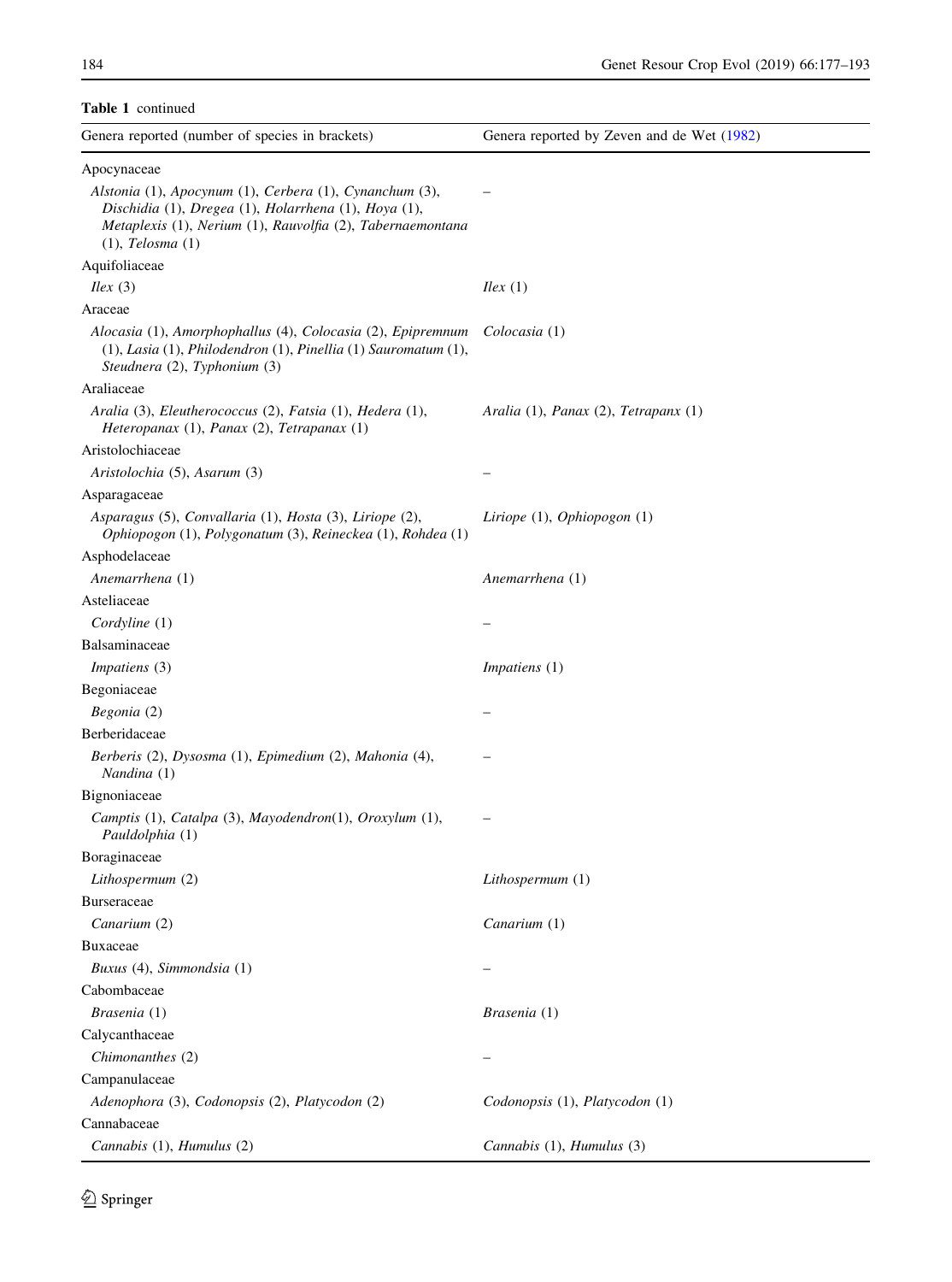## Table 1 continued

| Genera reported (number of species in brackets)                                                                                                                                                                                                                                                                                                                                                                                                                                        | Genera reported by Zeven and de Wet (1982)                                                            |
|----------------------------------------------------------------------------------------------------------------------------------------------------------------------------------------------------------------------------------------------------------------------------------------------------------------------------------------------------------------------------------------------------------------------------------------------------------------------------------------|-------------------------------------------------------------------------------------------------------|
| Caprifoliaceae                                                                                                                                                                                                                                                                                                                                                                                                                                                                         |                                                                                                       |
| Lonicera (3), Sambucus (1)                                                                                                                                                                                                                                                                                                                                                                                                                                                             |                                                                                                       |
| Caryophyllaceae                                                                                                                                                                                                                                                                                                                                                                                                                                                                        |                                                                                                       |
| Gypsophila (1), Dianthus (1), Psammosilene (1)                                                                                                                                                                                                                                                                                                                                                                                                                                         |                                                                                                       |
| Celastraceae                                                                                                                                                                                                                                                                                                                                                                                                                                                                           |                                                                                                       |
| Euonymus (2), Tripterygium (1)                                                                                                                                                                                                                                                                                                                                                                                                                                                         | Euonymus (1), Tripterygium (1)                                                                        |
| Chloranthaceae                                                                                                                                                                                                                                                                                                                                                                                                                                                                         |                                                                                                       |
| Chloranthus (2)                                                                                                                                                                                                                                                                                                                                                                                                                                                                        | Chloranthus (1)                                                                                       |
| Combretaceae                                                                                                                                                                                                                                                                                                                                                                                                                                                                           |                                                                                                       |
| Anogeissus (1), Combretum (2)                                                                                                                                                                                                                                                                                                                                                                                                                                                          |                                                                                                       |
| Commelinaceae                                                                                                                                                                                                                                                                                                                                                                                                                                                                          |                                                                                                       |
| Commelina (1), Tradescantia (4)                                                                                                                                                                                                                                                                                                                                                                                                                                                        |                                                                                                       |
| Compositae (Asteraceae)                                                                                                                                                                                                                                                                                                                                                                                                                                                                |                                                                                                       |
| Achillea (1), Acmella (1), Arctium (1), Artemisia (11), Aster (2),<br>Atractylodes (5), Carthamus (1), Chrysanthemum (3),<br>Cirsium (1), Crepidiastrum (2), Crossostephium (1), Dahlia<br>(1), Dendranthema (1), Doellingeria (1), Erigeron (1),<br>Eupatorium (1), Farfugium (1), Glebionis (2), Gynura (2),<br>Helianthus (1), Hololeion (1), Ixeridium (1), Kalimeris (1),<br>Lactuca (1), Laggera (1), Ligularia (1), Petasites (1),<br>Solidago (1), Tanacetum (1), Xanthium (1) | Arctium (1), Artemisia (1), Chrysanthemum (3), Gynura (1),<br>Lactuca(2), Petasites (1), Xanthium (1) |
| Convolvulaceae                                                                                                                                                                                                                                                                                                                                                                                                                                                                         |                                                                                                       |
| Calystegia (1), Ipomoea (2)                                                                                                                                                                                                                                                                                                                                                                                                                                                            |                                                                                                       |
| Cornaceae                                                                                                                                                                                                                                                                                                                                                                                                                                                                              |                                                                                                       |
| Aucuba (1), Cornus (2), Helwingia (1), Torricellia (1)                                                                                                                                                                                                                                                                                                                                                                                                                                 |                                                                                                       |
| Corylaceae                                                                                                                                                                                                                                                                                                                                                                                                                                                                             |                                                                                                       |
| Corylus (3)                                                                                                                                                                                                                                                                                                                                                                                                                                                                            | Corylus (3)                                                                                           |
| Crassulaceae                                                                                                                                                                                                                                                                                                                                                                                                                                                                           |                                                                                                       |
| Bryophyllum (1), Hylotelephium (2), Kalanchoe (1), Penthorum<br>$(1)$ , Sedum $(3)$ , Sinocrassula $(1)$ ,                                                                                                                                                                                                                                                                                                                                                                             |                                                                                                       |
| Cruciferae                                                                                                                                                                                                                                                                                                                                                                                                                                                                             |                                                                                                       |
| Brassica (3), Capsella (1), Eutrema (2), Isatis(1), Lepidium (1), Brassica (3), Eutrema (1), Raphanus (1), Rorippa (1)<br>Orychophragmus (1), Raphanus (1), Rorippa (1)                                                                                                                                                                                                                                                                                                                |                                                                                                       |
| Cucurbitaceae                                                                                                                                                                                                                                                                                                                                                                                                                                                                          |                                                                                                       |
| Benincasa (1), Bolbostemma (1), Citrullus (1), Cucumis (3),<br>Cucurbita (2), Gynostemma (1), Hemsleya (2), Hodgsonia<br>(1), Lagenaria (1), Luffa (1), Siraitia (1), Thladiantha (1),<br>Trichosanthes (4)                                                                                                                                                                                                                                                                            | Cucumis (2), Hodgsonia (1), Trichosanthes (2)                                                         |
| Cupressaceae                                                                                                                                                                                                                                                                                                                                                                                                                                                                           |                                                                                                       |
| Cupressus (2), Juniperus (5), Platycladus (1), Cryptomeria (1), $-$<br>Cunninghamia (1), Glyptostrobus (1)                                                                                                                                                                                                                                                                                                                                                                             |                                                                                                       |
| Cyatheaceae (Cyatheales)                                                                                                                                                                                                                                                                                                                                                                                                                                                               |                                                                                                       |
| Cyathea $(1)$                                                                                                                                                                                                                                                                                                                                                                                                                                                                          |                                                                                                       |
| Cycadaceae                                                                                                                                                                                                                                                                                                                                                                                                                                                                             |                                                                                                       |
| Cycas(4)                                                                                                                                                                                                                                                                                                                                                                                                                                                                               |                                                                                                       |
| Cyperaceae                                                                                                                                                                                                                                                                                                                                                                                                                                                                             |                                                                                                       |
| Carex (3), Cyperus (6), Eleocharis (1), Lepironia (1)<br>Dioscoreaceae                                                                                                                                                                                                                                                                                                                                                                                                                 | Carex (1), Cyperus (3), Eleocharis (1)                                                                |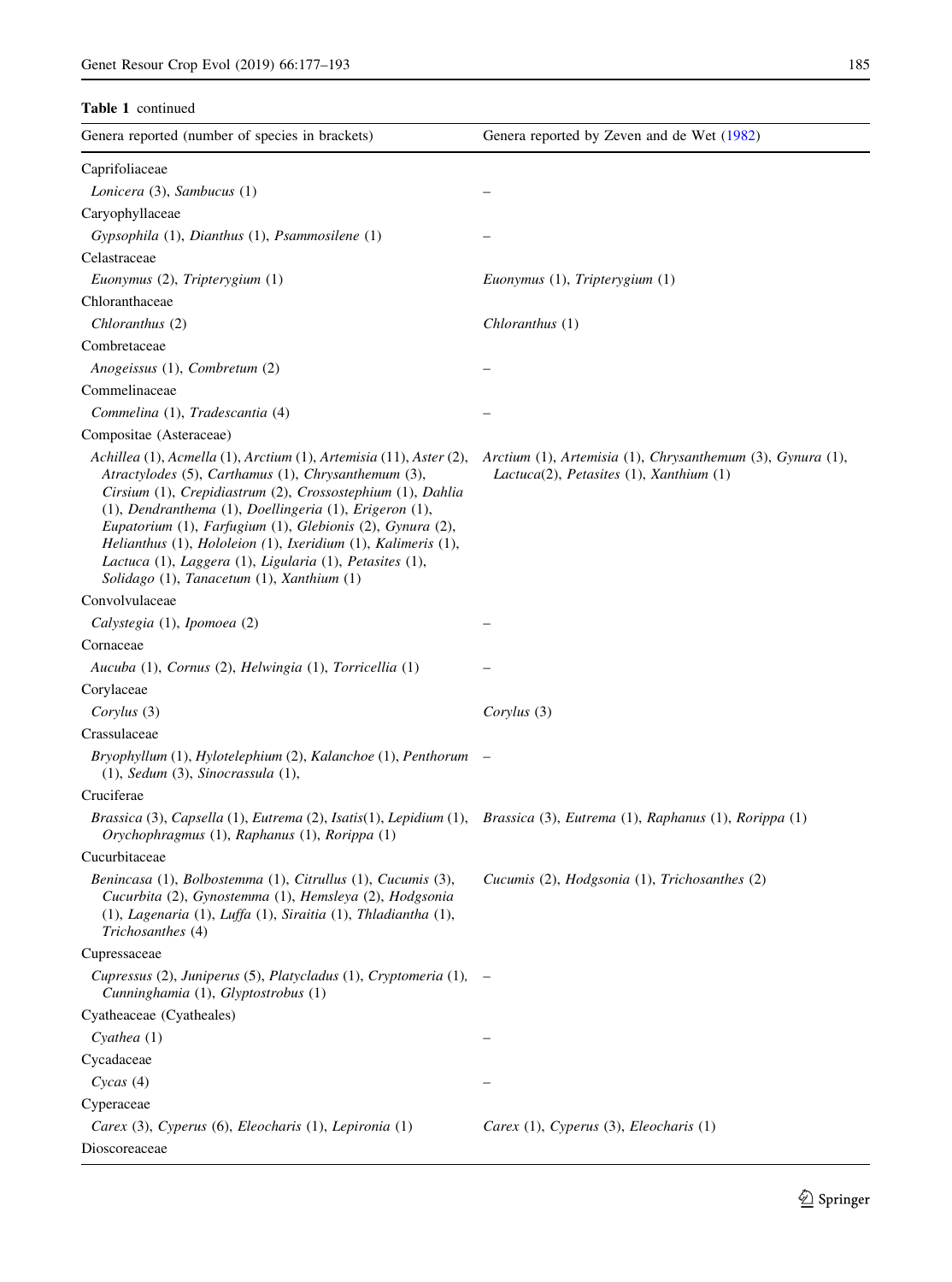| Genera reported (number of species in brackets)                                                                                                                                                                                                                                                                                                                                                                                                                                                                                                                                                                                                                            | Genera reported by Zeven and de Wet (1982)                                                                                                                                                                                                                                                                  |
|----------------------------------------------------------------------------------------------------------------------------------------------------------------------------------------------------------------------------------------------------------------------------------------------------------------------------------------------------------------------------------------------------------------------------------------------------------------------------------------------------------------------------------------------------------------------------------------------------------------------------------------------------------------------------|-------------------------------------------------------------------------------------------------------------------------------------------------------------------------------------------------------------------------------------------------------------------------------------------------------------|
| Dioscorea (4), Tacca (1)                                                                                                                                                                                                                                                                                                                                                                                                                                                                                                                                                                                                                                                   | Dioscorea (2)                                                                                                                                                                                                                                                                                               |
| Dipterocarpaceae                                                                                                                                                                                                                                                                                                                                                                                                                                                                                                                                                                                                                                                           |                                                                                                                                                                                                                                                                                                             |
| Dipterocarpus (1)                                                                                                                                                                                                                                                                                                                                                                                                                                                                                                                                                                                                                                                          |                                                                                                                                                                                                                                                                                                             |
| Ebenaceae                                                                                                                                                                                                                                                                                                                                                                                                                                                                                                                                                                                                                                                                  |                                                                                                                                                                                                                                                                                                             |
| Diospyros (2)                                                                                                                                                                                                                                                                                                                                                                                                                                                                                                                                                                                                                                                              | Diospyros (2)                                                                                                                                                                                                                                                                                               |
| Elaeagnaceae                                                                                                                                                                                                                                                                                                                                                                                                                                                                                                                                                                                                                                                               |                                                                                                                                                                                                                                                                                                             |
| Elaeagnus (3)                                                                                                                                                                                                                                                                                                                                                                                                                                                                                                                                                                                                                                                              | Elaeagnus (3)                                                                                                                                                                                                                                                                                               |
| Ephedraceae                                                                                                                                                                                                                                                                                                                                                                                                                                                                                                                                                                                                                                                                |                                                                                                                                                                                                                                                                                                             |
| Ephedra (3)                                                                                                                                                                                                                                                                                                                                                                                                                                                                                                                                                                                                                                                                |                                                                                                                                                                                                                                                                                                             |
| Ericaceae                                                                                                                                                                                                                                                                                                                                                                                                                                                                                                                                                                                                                                                                  |                                                                                                                                                                                                                                                                                                             |
| Rhododendron (4)                                                                                                                                                                                                                                                                                                                                                                                                                                                                                                                                                                                                                                                           |                                                                                                                                                                                                                                                                                                             |
| Eucommiaceae                                                                                                                                                                                                                                                                                                                                                                                                                                                                                                                                                                                                                                                               |                                                                                                                                                                                                                                                                                                             |
| Eucommia (1)                                                                                                                                                                                                                                                                                                                                                                                                                                                                                                                                                                                                                                                               | Eucommia (1)                                                                                                                                                                                                                                                                                                |
| Euphorbiaceae                                                                                                                                                                                                                                                                                                                                                                                                                                                                                                                                                                                                                                                              |                                                                                                                                                                                                                                                                                                             |
| Alchornea (1), Aleurites (1), Antidesma (2), Baccaurea (1),<br>Euphorbia (2), Hevea (1), Jatropha (1), Macaranga (1),<br>Manihot (1), Neoshirakia (1), Triadica (1) Vernicia (3)                                                                                                                                                                                                                                                                                                                                                                                                                                                                                           | Triadica (1), Vernicia (3),                                                                                                                                                                                                                                                                                 |
| Fagaceae                                                                                                                                                                                                                                                                                                                                                                                                                                                                                                                                                                                                                                                                   |                                                                                                                                                                                                                                                                                                             |
| Castanea (4), Quercus (6)                                                                                                                                                                                                                                                                                                                                                                                                                                                                                                                                                                                                                                                  | Castanea (2), Quercus (4)                                                                                                                                                                                                                                                                                   |
| Flacourtiaceae                                                                                                                                                                                                                                                                                                                                                                                                                                                                                                                                                                                                                                                             |                                                                                                                                                                                                                                                                                                             |
| Hydnocarpus $(3)$ , Idesia $(1)$ , Itoa $(1)$                                                                                                                                                                                                                                                                                                                                                                                                                                                                                                                                                                                                                              |                                                                                                                                                                                                                                                                                                             |
| Gentianaceae                                                                                                                                                                                                                                                                                                                                                                                                                                                                                                                                                                                                                                                               |                                                                                                                                                                                                                                                                                                             |
| Gentiana (2), Swertia (1)                                                                                                                                                                                                                                                                                                                                                                                                                                                                                                                                                                                                                                                  |                                                                                                                                                                                                                                                                                                             |
| Geraniaceae                                                                                                                                                                                                                                                                                                                                                                                                                                                                                                                                                                                                                                                                |                                                                                                                                                                                                                                                                                                             |
| Geranium (1), Pelargonium (2)                                                                                                                                                                                                                                                                                                                                                                                                                                                                                                                                                                                                                                              |                                                                                                                                                                                                                                                                                                             |
| Ginkgoaceae                                                                                                                                                                                                                                                                                                                                                                                                                                                                                                                                                                                                                                                                |                                                                                                                                                                                                                                                                                                             |
| Ginkgo(1)                                                                                                                                                                                                                                                                                                                                                                                                                                                                                                                                                                                                                                                                  | Ginkgo(1)                                                                                                                                                                                                                                                                                                   |
| Gramineae                                                                                                                                                                                                                                                                                                                                                                                                                                                                                                                                                                                                                                                                  |                                                                                                                                                                                                                                                                                                             |
| Arundinaria (1), Arundinella (1), Avena (1), Bambusa (36),<br>Cephalostachyum (1), Chimonobambusa (10), Coix (2),<br>Cympopogon (1), Dendrocalamus (5), Echinochloa (2),<br>Eleusine (1), Elymus (3), Eriochloa (1), Fargesia (7),<br>Hordeum (1), Ischaemum (1), Leymus (1), Miscanthus (4),<br>Oryza (1), Paspalum (1), Panicum (1), Pennisetum (1),<br>Phragmites (1), Phyllostachys (34), Pleioblastus (1),<br>Pseudosasa (3), Saccharum (3), Sasa (1), Secale (1),<br>Semiarundinaria (1), Setaria (1), Sinobambusa (2), Sorghum<br>$(1)$ , Spodiopogon $(1)$ , Themeda $(1)$ , Thyrsostachys $(1)$ ,<br>Triticum (4), Yushania (1), Zea (1), Zizania (1), Zoysia (5) | Avena (1), Bambusa (12), Chimonobambusa (1), Echinochloa<br>$(2)$ , Hordeum $(1)$ , Leymus $(1)$ , Miscanthus $(1)$ , Oryza $(1)$ ,<br>Paspalum (1), Phyllostachys (7), Pseudosasa (1), Saccharum<br>(1), Setaria (1), Sinobambusa (1), Sinocalamus (1), Sorghum<br>(1), Triticum (1), Zea (1), Zizania (1) |
| Grossulariaceae                                                                                                                                                                                                                                                                                                                                                                                                                                                                                                                                                                                                                                                            |                                                                                                                                                                                                                                                                                                             |
| Ribes(5)                                                                                                                                                                                                                                                                                                                                                                                                                                                                                                                                                                                                                                                                   | Ribes(3)                                                                                                                                                                                                                                                                                                    |
| Guttiferae                                                                                                                                                                                                                                                                                                                                                                                                                                                                                                                                                                                                                                                                 |                                                                                                                                                                                                                                                                                                             |
| Garcinia (3)                                                                                                                                                                                                                                                                                                                                                                                                                                                                                                                                                                                                                                                               |                                                                                                                                                                                                                                                                                                             |
| Haloragaceae                                                                                                                                                                                                                                                                                                                                                                                                                                                                                                                                                                                                                                                               |                                                                                                                                                                                                                                                                                                             |
| Myriophyllum (1)                                                                                                                                                                                                                                                                                                                                                                                                                                                                                                                                                                                                                                                           |                                                                                                                                                                                                                                                                                                             |
| Hamamelidaceae                                                                                                                                                                                                                                                                                                                                                                                                                                                                                                                                                                                                                                                             |                                                                                                                                                                                                                                                                                                             |
| Distylium (1), Liquidambar (1), Loropetalum (2)                                                                                                                                                                                                                                                                                                                                                                                                                                                                                                                                                                                                                            |                                                                                                                                                                                                                                                                                                             |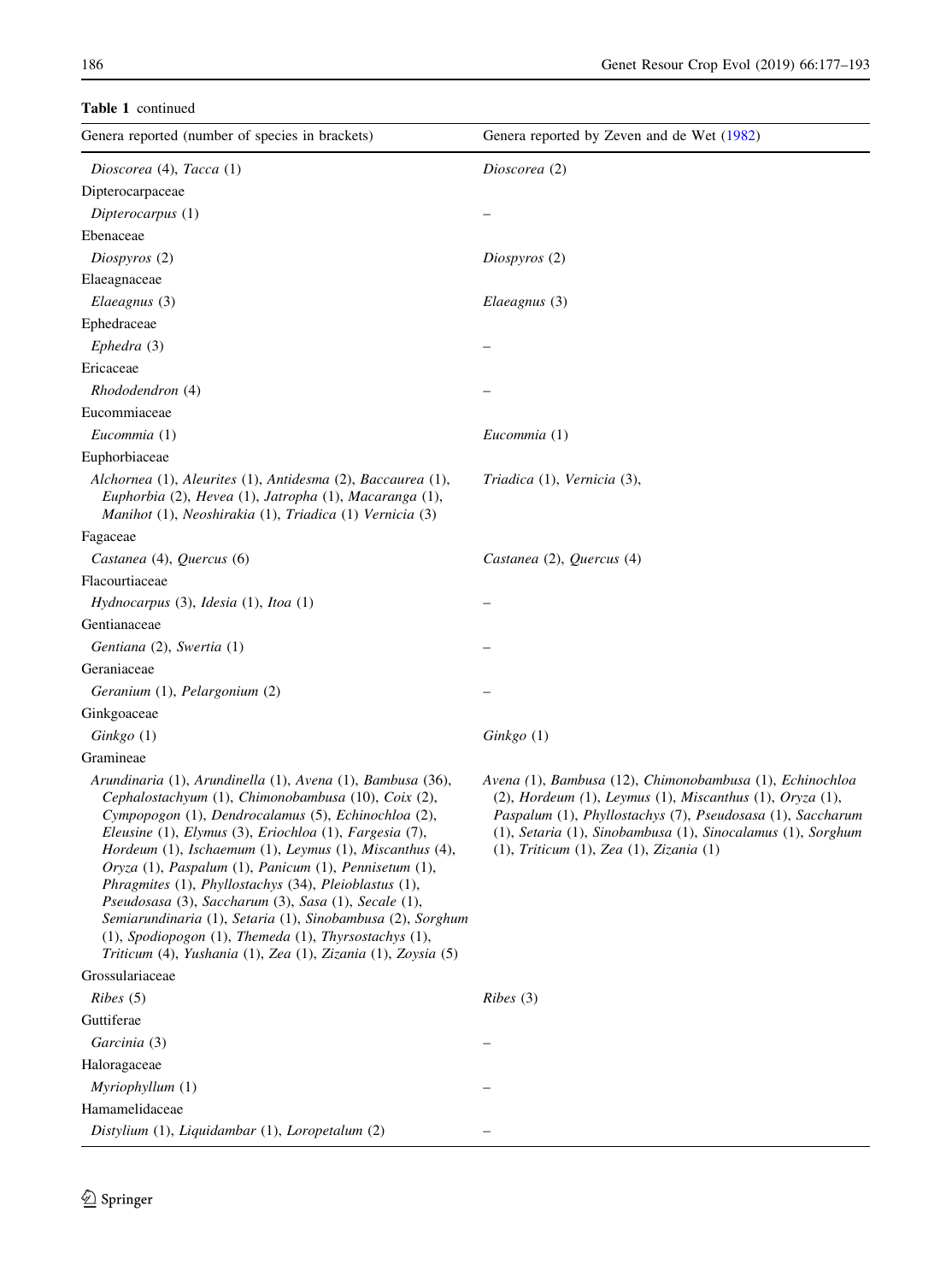| Genera reported (number of species in brackets)                                                                                                                                                                                                                                                                                                                                                                                                                                                                                                                                                                                                                                                                                                                                             | Genera reported by Zeven and de Wet (1982)                                                                                                                          |
|---------------------------------------------------------------------------------------------------------------------------------------------------------------------------------------------------------------------------------------------------------------------------------------------------------------------------------------------------------------------------------------------------------------------------------------------------------------------------------------------------------------------------------------------------------------------------------------------------------------------------------------------------------------------------------------------------------------------------------------------------------------------------------------------|---------------------------------------------------------------------------------------------------------------------------------------------------------------------|
| Hydrangeaceae                                                                                                                                                                                                                                                                                                                                                                                                                                                                                                                                                                                                                                                                                                                                                                               |                                                                                                                                                                     |
| Dichroa (1), Hydrangea (1)                                                                                                                                                                                                                                                                                                                                                                                                                                                                                                                                                                                                                                                                                                                                                                  |                                                                                                                                                                     |
| Hydrocharitaceae                                                                                                                                                                                                                                                                                                                                                                                                                                                                                                                                                                                                                                                                                                                                                                            |                                                                                                                                                                     |
| Ottelia (2), Valisneria (1)                                                                                                                                                                                                                                                                                                                                                                                                                                                                                                                                                                                                                                                                                                                                                                 |                                                                                                                                                                     |
| Iridaceae                                                                                                                                                                                                                                                                                                                                                                                                                                                                                                                                                                                                                                                                                                                                                                                   |                                                                                                                                                                     |
| Gladiolus $(1)$ , Iris $(7)$                                                                                                                                                                                                                                                                                                                                                                                                                                                                                                                                                                                                                                                                                                                                                                | <i>Iris</i> $(2)$                                                                                                                                                   |
| Juglandaceae                                                                                                                                                                                                                                                                                                                                                                                                                                                                                                                                                                                                                                                                                                                                                                                |                                                                                                                                                                     |
| Carya (4), Juglans (8), Pterocarya (1)                                                                                                                                                                                                                                                                                                                                                                                                                                                                                                                                                                                                                                                                                                                                                      | Juglans $(4)$                                                                                                                                                       |
| Juncaceae                                                                                                                                                                                                                                                                                                                                                                                                                                                                                                                                                                                                                                                                                                                                                                                   |                                                                                                                                                                     |
| Juncus $(1)$                                                                                                                                                                                                                                                                                                                                                                                                                                                                                                                                                                                                                                                                                                                                                                                |                                                                                                                                                                     |
| Labiatae                                                                                                                                                                                                                                                                                                                                                                                                                                                                                                                                                                                                                                                                                                                                                                                    |                                                                                                                                                                     |
| Agastache (1), Anisochilus (1), Elsholtzia (5), Leonurus (2),<br>Lycopus (1), Mentha (1), Mosla (2), Nepeta (4), Orthosiphon<br>$(1)$ , Perilla $(1)$ , Pogostemon $(1)$ , Prunella $(1)$ , Salvia $(1)$ ,<br>Scutellaria (1), Stachys (1), Teucrium (2)                                                                                                                                                                                                                                                                                                                                                                                                                                                                                                                                    | Elsholtzia (1), Mentha (1), Perilla (1), Stachys (1)                                                                                                                |
| Laminariales (Phaeophyceae)                                                                                                                                                                                                                                                                                                                                                                                                                                                                                                                                                                                                                                                                                                                                                                 |                                                                                                                                                                     |
| Ecklonia (1), Laminaria (1), Undaria (3)                                                                                                                                                                                                                                                                                                                                                                                                                                                                                                                                                                                                                                                                                                                                                    | Laminaria (1)                                                                                                                                                       |
| Lardizabalaceae                                                                                                                                                                                                                                                                                                                                                                                                                                                                                                                                                                                                                                                                                                                                                                             |                                                                                                                                                                     |
| Akebia (1), Holboellia (2), Stauntonia (1)                                                                                                                                                                                                                                                                                                                                                                                                                                                                                                                                                                                                                                                                                                                                                  |                                                                                                                                                                     |
| Lauraceae<br>Cinnamomum (9), Laurus (1), Lindera (2), Litsea (2), Persea<br>(1)                                                                                                                                                                                                                                                                                                                                                                                                                                                                                                                                                                                                                                                                                                             | Cinnamomum (2)                                                                                                                                                      |
| Leguminosae                                                                                                                                                                                                                                                                                                                                                                                                                                                                                                                                                                                                                                                                                                                                                                                 |                                                                                                                                                                     |
| Acacia (3), Aeschynomene (1), Afzelia (1), Albizia (2),<br>Amphicarpea (1), Arachis (1), Astragalus (3), Bauhinia (1),<br>Bowringia (1), Caesalpinia (3), Canvalia (2), Caragana (2),<br>Cassia (2), Cercis (1), Chamaecrista (2), Christia (1),<br>Codariocalyx (1), Crotalaria (1), Cullen (1), Dalbergia (1),<br>Dialium (1), Desmodium (1), Entada (1), Erythrina (1),<br>Erythrophleum (1), Gleditsia (3), Glycine (2), Glycirrhiza (2),<br>Indigofera (2), Kummerovia (2), Lathyrus (1), Lens (1),<br>Lespedeza (5), Lotononis (1), Medicago (3), Melilotus (1),<br>Mucuna (3), Phaseolus (3), Pisum (1), Pueraria (2), Robinia<br>$(1)$ , Saraca $(1)$ , Senna $(5)$ , Sophora $(4)$ , Stylosanthes $(1)$ ,<br>Tamarindus (1), Thermopsis (1), Vicia (5), Vigna (4),<br>Wisteria (3) | Astragalus (1), Canavalia (1), Gleditsia (1), Glycine (2),<br>Lespedeza (3), Mucuna (1), Phaseolus (1), Pueraria (1), Vicia<br>$(1)$ , Vigna $(1)$ , Wisteria $(1)$ |
| Lemnaceae                                                                                                                                                                                                                                                                                                                                                                                                                                                                                                                                                                                                                                                                                                                                                                                   |                                                                                                                                                                     |
| Spirodela (1)                                                                                                                                                                                                                                                                                                                                                                                                                                                                                                                                                                                                                                                                                                                                                                               |                                                                                                                                                                     |
| Liliaceae                                                                                                                                                                                                                                                                                                                                                                                                                                                                                                                                                                                                                                                                                                                                                                                   |                                                                                                                                                                     |
| Aspidistra (1), Cardiocrinum (2), Erythronium (1), Fritillaria<br>$(6)$ , Lilium $(9)$                                                                                                                                                                                                                                                                                                                                                                                                                                                                                                                                                                                                                                                                                                      | Fritillaria (1), Lilium (4)                                                                                                                                         |
| Magnoliaceae                                                                                                                                                                                                                                                                                                                                                                                                                                                                                                                                                                                                                                                                                                                                                                                |                                                                                                                                                                     |
| Magnolia (16), Liriodendron (1), Michelia (1), Tsongiodendron<br>(1)                                                                                                                                                                                                                                                                                                                                                                                                                                                                                                                                                                                                                                                                                                                        | <i>Magnolia</i> (1)                                                                                                                                                 |
| Malvaceae                                                                                                                                                                                                                                                                                                                                                                                                                                                                                                                                                                                                                                                                                                                                                                                   |                                                                                                                                                                     |
| Abelmoschus (1), Abutilon (1), Corchorus (2), Firmiana (1),<br>Gossypium (3), Hibiscus (5), Malva (2), Microcos (1),<br>Sterculia (6)                                                                                                                                                                                                                                                                                                                                                                                                                                                                                                                                                                                                                                                       | Abutilon (1), Corchorus (1), Gossypium (1), Hibiscus (1), Malva<br>(2)                                                                                              |
| Meliaceae                                                                                                                                                                                                                                                                                                                                                                                                                                                                                                                                                                                                                                                                                                                                                                                   |                                                                                                                                                                     |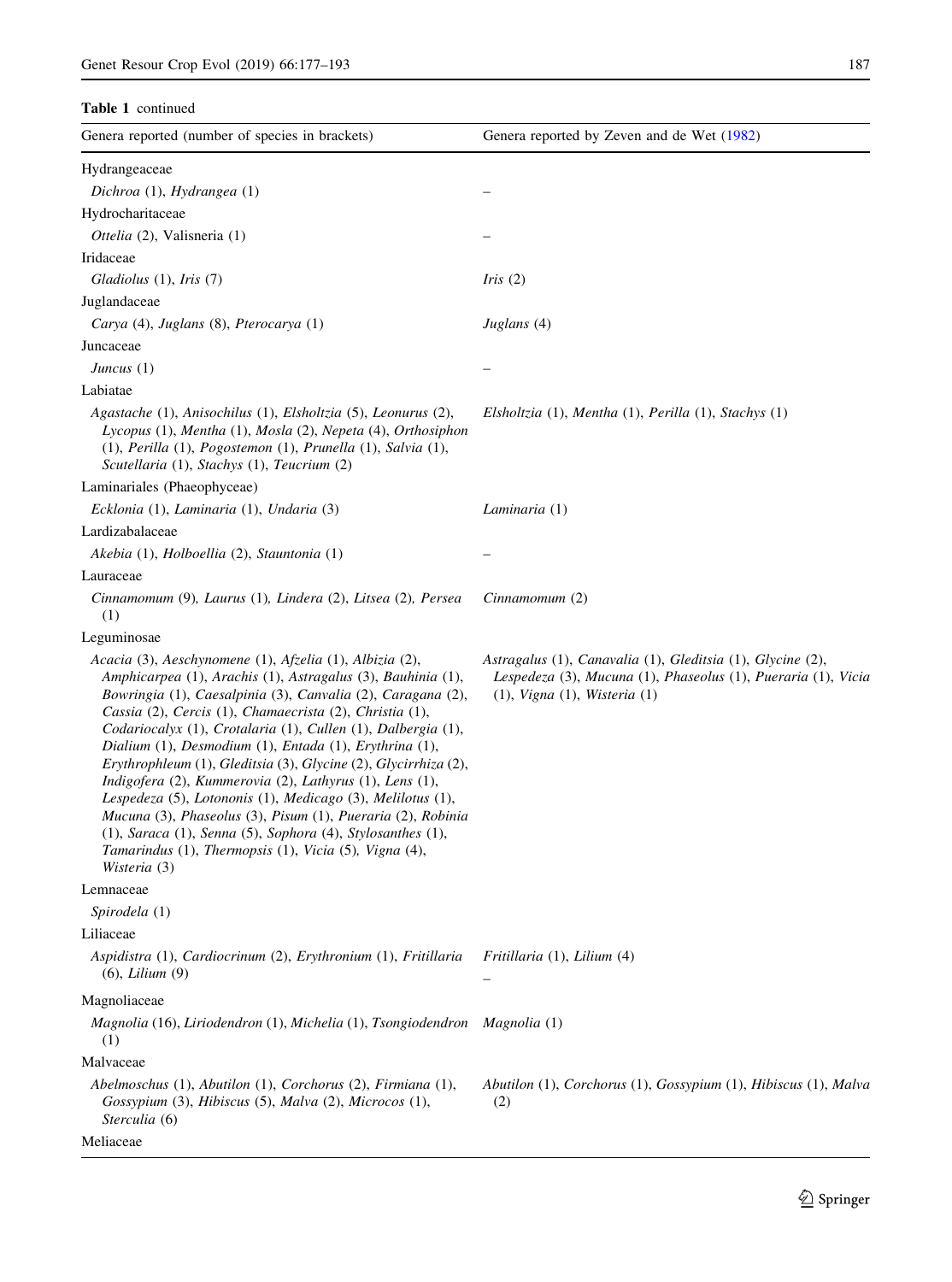| Genera reported (number of species in brackets)                                                                                                                          | Genera reported by Zeven and de Wet (1982) |
|--------------------------------------------------------------------------------------------------------------------------------------------------------------------------|--------------------------------------------|
| Aglaia (1), Aphanamixis (1), Melia (1)                                                                                                                                   | -                                          |
| Menispermaceae                                                                                                                                                           |                                            |
| Cocculus (1), Stephania (2)                                                                                                                                              | Cocculus (1)                               |
| Menyanthaceae                                                                                                                                                            |                                            |
| Nymphoides (1)                                                                                                                                                           |                                            |
| Moraceae                                                                                                                                                                 |                                            |
| Artocarpus (3), Broussonetia (2), Cudrania (1), Ficus (4),<br>Morus (7)                                                                                                  | Broussonetia (2), Morus (1)                |
| Moringaceae                                                                                                                                                              |                                            |
| Moringa (1)                                                                                                                                                              |                                            |
| Musaceae                                                                                                                                                                 |                                            |
| Musa (3), Musella (1)                                                                                                                                                    | Musa(1)                                    |
| Myricaceae                                                                                                                                                               |                                            |
| Morella (2)                                                                                                                                                              | Morella (1)                                |
| Myrsinaceae                                                                                                                                                              |                                            |
| Ardisia (3)                                                                                                                                                              |                                            |
| Myrtaceae                                                                                                                                                                |                                            |
| Eucalyptus (48), Eugenia (1), Melaleuca (1), Psidium (1),<br>Rhodomyrtus (1), Syzygium (7), Callistemon (1)                                                              |                                            |
| Nelumbonaceae                                                                                                                                                            |                                            |
| Nelumbo(1)                                                                                                                                                               |                                            |
| Nepenthaceae                                                                                                                                                             |                                            |
| Nepenthes(1)                                                                                                                                                             |                                            |
| Nymphaeaceae                                                                                                                                                             |                                            |
| Euryale (1), Nuphar (2), Nymphaea (1)                                                                                                                                    | Euryale (1)                                |
| Nyssaceae                                                                                                                                                                |                                            |
| Camptotheca (1)                                                                                                                                                          |                                            |
| Oleaceae                                                                                                                                                                 |                                            |
| Forsythia (3), Fraxinus (1), Jasminum (1), Ligustrum (3),<br>Osmanthus (1), Syringa (2)                                                                                  | Fraxinus (1), Ligustrum (3), Osmanthus (1) |
| Orchidaceae                                                                                                                                                              |                                            |
| Anoectochilus (2), Bletilla (1), Cremastra (1), Cymbidium (6),<br>Dendrobium (4), Eria (1), Gastrodia (1), Holcoglossum (1),<br>Luisia (1), Neofinetia (1), Nervilia (1) | $\qquad \qquad -$                          |
| Orobanchaceae                                                                                                                                                            |                                            |
| Cistance(1)                                                                                                                                                              |                                            |
| Paeoniaceae                                                                                                                                                              |                                            |
| Paeonia (7)                                                                                                                                                              |                                            |
| Palmae                                                                                                                                                                   |                                            |
| Calamus (4), Caryota (1), Livistona (1), Raphia (1),<br>Trachycarpus (1)                                                                                                 | Trachycarpus (1)                           |
| Papaveraceae                                                                                                                                                             |                                            |
| Dactylocapnos (1), Corydalis (3), Eomecon (1), Lamprocapnos -<br>$(1)$ , Macleaya $(1)$ , Papaver $(1)$                                                                  |                                            |
| Pedaliaceae                                                                                                                                                              |                                            |
| Sesamum(1)                                                                                                                                                               | Sesamum(1)                                 |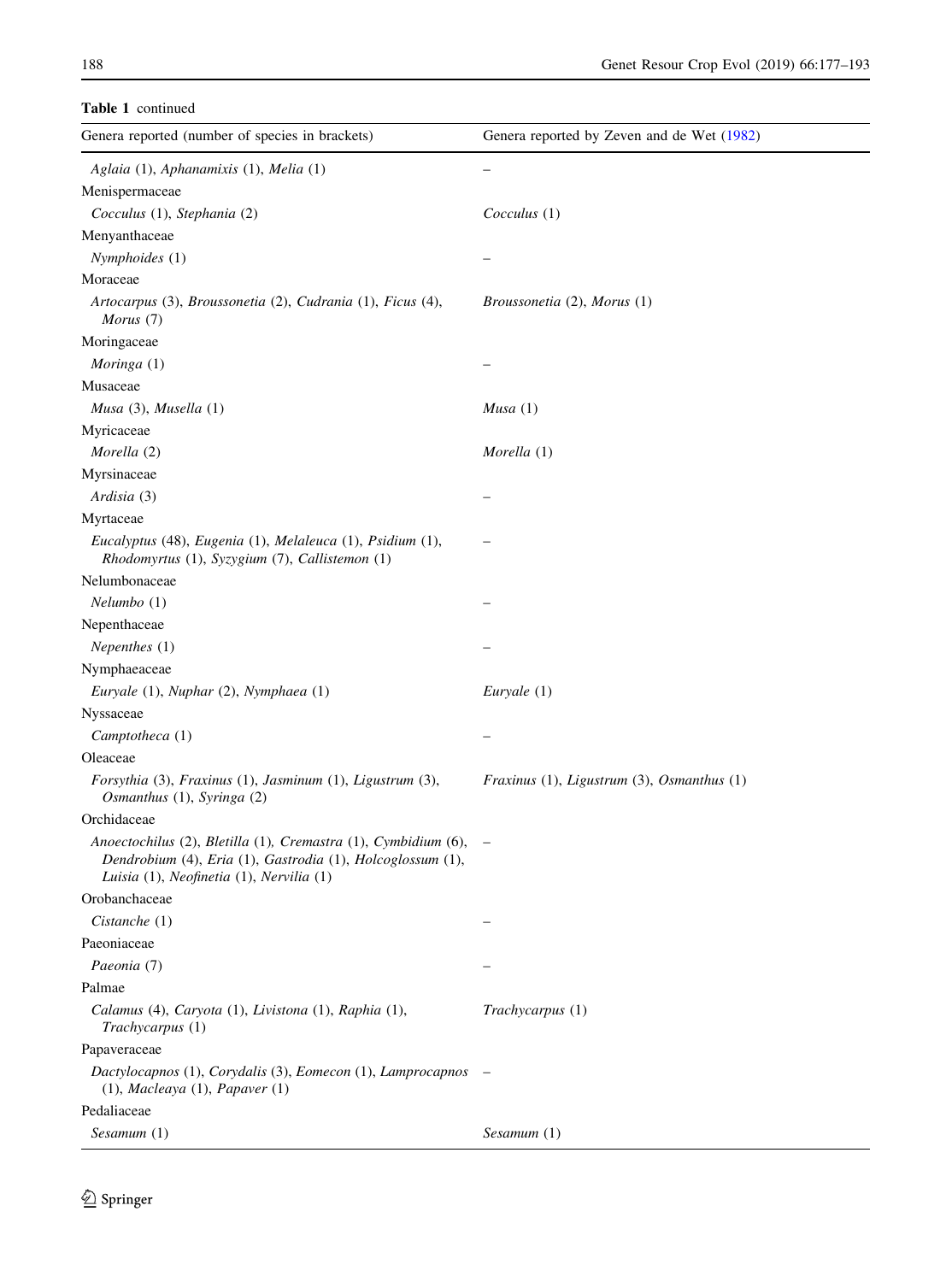## Table 1 continued

| Genera reported (number of species in brackets)                                                                                                                                                                                                                                   | Genera reported by Zeven and de Wet (1982)                                                                                                  |
|-----------------------------------------------------------------------------------------------------------------------------------------------------------------------------------------------------------------------------------------------------------------------------------|---------------------------------------------------------------------------------------------------------------------------------------------|
| Phrymaceae                                                                                                                                                                                                                                                                        |                                                                                                                                             |
| Phryma $(1)$                                                                                                                                                                                                                                                                      |                                                                                                                                             |
| Phytolaccaceae                                                                                                                                                                                                                                                                    |                                                                                                                                             |
| Phytolacca (2)                                                                                                                                                                                                                                                                    | Phytolacca (1)                                                                                                                              |
| Pinaceae                                                                                                                                                                                                                                                                          |                                                                                                                                             |
| Cedrus $(1)$ , Pinus $(6)$                                                                                                                                                                                                                                                        |                                                                                                                                             |
| Piperaceae                                                                                                                                                                                                                                                                        |                                                                                                                                             |
| Piper $(2)$                                                                                                                                                                                                                                                                       |                                                                                                                                             |
| Plantaginaceae                                                                                                                                                                                                                                                                    |                                                                                                                                             |
| Plantago (1), Rehmannia (1), Veronica (3)                                                                                                                                                                                                                                         | Plantago (1), Veronica (1)                                                                                                                  |
| Podocarpaceae (Gymnospermae)                                                                                                                                                                                                                                                      |                                                                                                                                             |
| Podocarpus (2)                                                                                                                                                                                                                                                                    |                                                                                                                                             |
| Polygalaceae                                                                                                                                                                                                                                                                      |                                                                                                                                             |
| Polygala (1)                                                                                                                                                                                                                                                                      |                                                                                                                                             |
| Polygonaceae                                                                                                                                                                                                                                                                      |                                                                                                                                             |
| Fagopyrum (2), Persicaria (4), Reynoutria (3), Rheum (5),<br>Rumex (3), Polygonum (1)                                                                                                                                                                                             | Fagopyrum (1), Persicaria (2), Rheum (3)                                                                                                    |
| Pontederiaceae                                                                                                                                                                                                                                                                    |                                                                                                                                             |
| Monochoria (2)                                                                                                                                                                                                                                                                    |                                                                                                                                             |
| Primulaceae                                                                                                                                                                                                                                                                       |                                                                                                                                             |
| Lysimachia (1), Primula (1)                                                                                                                                                                                                                                                       |                                                                                                                                             |
| Ranunculaceae                                                                                                                                                                                                                                                                     |                                                                                                                                             |
| Aconitum (6), Adonis (1), Anemone (1), Actae (1), Clematis (1), Aconitum (1), Coptis (1)<br>Coptis (3), Nigella (1), Pulsatilla (1), Ranunculus (1),<br>Thalictrum (2)                                                                                                            |                                                                                                                                             |
| Rhamnaceae                                                                                                                                                                                                                                                                        |                                                                                                                                             |
| Colubrina (1), Hovenia (1), Rhamnus (3), Ziziphus (2)                                                                                                                                                                                                                             | Hovenia (1), Ziziphus (2)                                                                                                                   |
| Rosaceae                                                                                                                                                                                                                                                                          |                                                                                                                                             |
| Agrimonia (1), Chaenomeles (5), Crataegus (5), Docynia (2),<br>Duchesnea (1), Eriobotrya (1), Filipendula (1), Fragaria<br>(10), Malus (19), Photinia (1), Prunus (27), Pyracantha (1),<br>Pyrus (9), Raphiolepis (1), Rosa (8), Rubus (12), Sanguisorba<br>$(1)$ , Spiraea $(1)$ | Chaenomeles (1), Crataegus (1), Duchesnea (1), Eriobotrya (1),<br>Fragaria (1), Malus (8), Prunus (15), Pyrus (6), Rosa (1),<br>$Rules (3)$ |
| Rubiaceae                                                                                                                                                                                                                                                                         |                                                                                                                                             |
| Gardenia (2), Antocephalus (1), Morinda (1), Mussaenda (1),<br>Pentas (1), Lucilia (1), Ixora (1), Serissa (2)                                                                                                                                                                    | Gardenia (1)                                                                                                                                |
| Rutaceae                                                                                                                                                                                                                                                                          |                                                                                                                                             |
| Atalantia (1), Citrus (21), Clausena (2), Dictamnus<br>$(1)$ , Tetradium $(3)$ , Fortunella $(7)$ , Orixa $(1)$ , Phellodendron<br>(2), Poncirus (1), Severinia (1), Triphasia (1), Zanthoxylum<br>(8)                                                                            | Citrus (3), Fortunella (4), Triphasia (1), Zanthoxylum (2)                                                                                  |
| Salicaceae                                                                                                                                                                                                                                                                        |                                                                                                                                             |
| Salix $(5)$                                                                                                                                                                                                                                                                       |                                                                                                                                             |
| Sapindaceae                                                                                                                                                                                                                                                                       |                                                                                                                                             |
| Dimocarpus (2), Koelreuteria (3), Litchi (1), Sapindus (3),<br>Xanthoceras (1)                                                                                                                                                                                                    | Dimocarpus (1), Litchi (1), Sapindus (1)                                                                                                    |
| Sapotaceae                                                                                                                                                                                                                                                                        |                                                                                                                                             |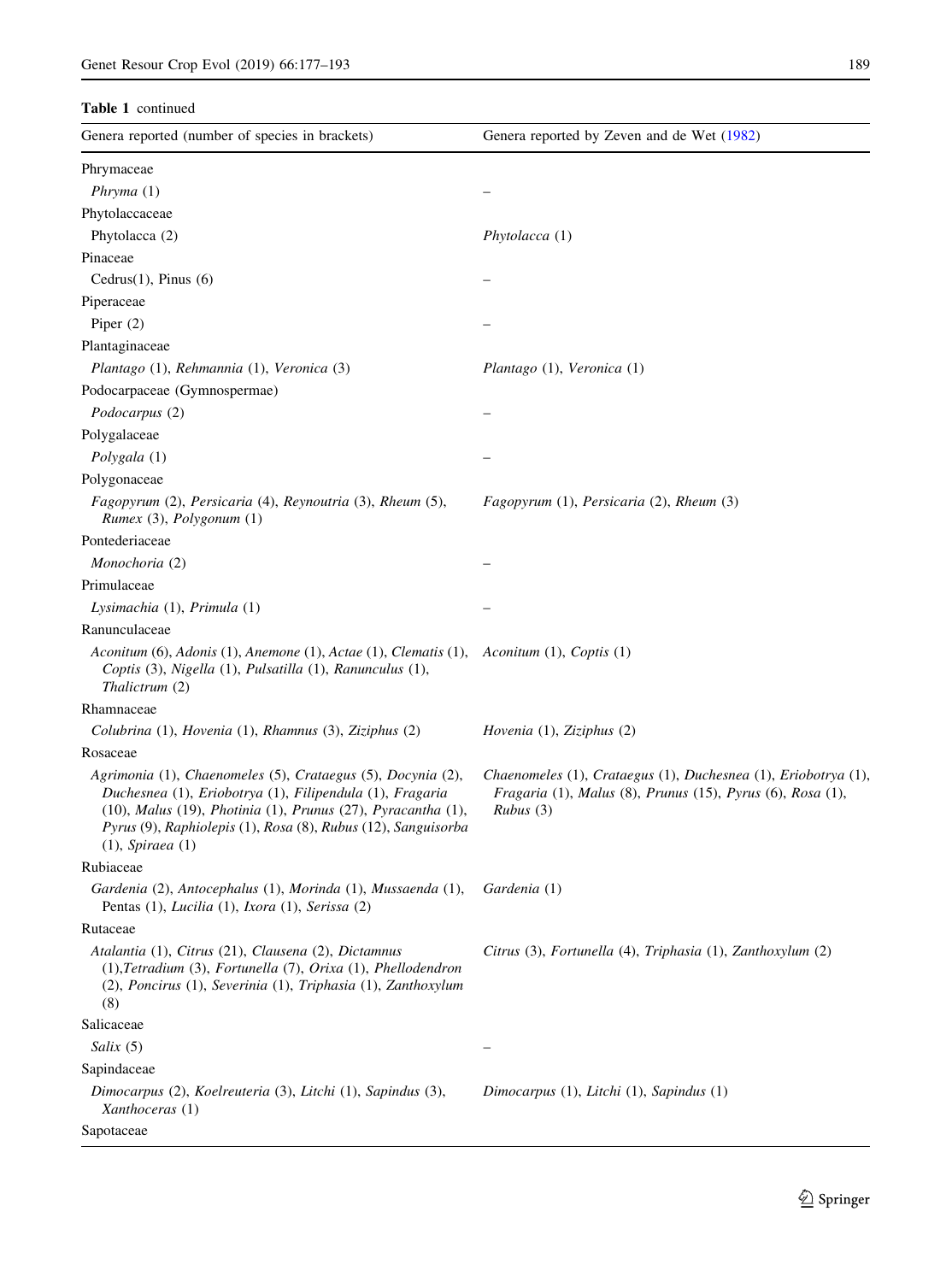| Genera reported (number of species in brackets)                                                                                                                                                                                                                                                                                  | Genera reported by Zeven and de Wet (1982)  |
|----------------------------------------------------------------------------------------------------------------------------------------------------------------------------------------------------------------------------------------------------------------------------------------------------------------------------------|---------------------------------------------|
| Pouteria (1), Xantholis (1)                                                                                                                                                                                                                                                                                                      | $\qquad \qquad -$                           |
| Saururaceae                                                                                                                                                                                                                                                                                                                      |                                             |
| Houttuynia (1)                                                                                                                                                                                                                                                                                                                   |                                             |
| Saxifragaceae                                                                                                                                                                                                                                                                                                                    |                                             |
| Saxifraga (1)                                                                                                                                                                                                                                                                                                                    |                                             |
| Schisandraceae                                                                                                                                                                                                                                                                                                                   |                                             |
| Illicium (2), Kadsura (1), Schisandra (1)                                                                                                                                                                                                                                                                                        | Hlicium(2)                                  |
| Scrophulariaceae                                                                                                                                                                                                                                                                                                                 |                                             |
| Paulownia (3), Scrophularia (2)                                                                                                                                                                                                                                                                                                  |                                             |
| Simaroubaceae                                                                                                                                                                                                                                                                                                                    |                                             |
| Ailanthus (2), Brucea (1)                                                                                                                                                                                                                                                                                                        | Ailanthus (1)                               |
| Smilacaceae                                                                                                                                                                                                                                                                                                                      |                                             |
| Smilax(1)                                                                                                                                                                                                                                                                                                                        |                                             |
| Solanaceae                                                                                                                                                                                                                                                                                                                       |                                             |
| Capsicum (1), Lycium (2), Przewalskia (1), Scopolia (6),<br>Solanum (3)                                                                                                                                                                                                                                                          | Solanum (1)                                 |
| Stemonaceae                                                                                                                                                                                                                                                                                                                      |                                             |
| Stemona (3)                                                                                                                                                                                                                                                                                                                      |                                             |
| Styracaceae                                                                                                                                                                                                                                                                                                                      |                                             |
| Styrax (2)                                                                                                                                                                                                                                                                                                                       |                                             |
| Tamaricaceae                                                                                                                                                                                                                                                                                                                     |                                             |
| Tamarix (1)                                                                                                                                                                                                                                                                                                                      |                                             |
| Taxaceae                                                                                                                                                                                                                                                                                                                         |                                             |
| Taxus (1), Torreya (2)                                                                                                                                                                                                                                                                                                           | Torreya (2)                                 |
| Taxodiaceae                                                                                                                                                                                                                                                                                                                      |                                             |
| Metasequoia (1)                                                                                                                                                                                                                                                                                                                  |                                             |
| Theaceae                                                                                                                                                                                                                                                                                                                         |                                             |
| Camellia (13)                                                                                                                                                                                                                                                                                                                    | Camellia (3)                                |
| Thymeleaceae                                                                                                                                                                                                                                                                                                                     |                                             |
| Aquilaria (1), Daphne (2), Edgeworthia (2), Wikstroemia (3)                                                                                                                                                                                                                                                                      | Daphne (1), Edgeworthia (1)                 |
| Trapaceae                                                                                                                                                                                                                                                                                                                        |                                             |
| Trapa (2)                                                                                                                                                                                                                                                                                                                        | Trapa (2)                                   |
| Trilliaceae                                                                                                                                                                                                                                                                                                                      |                                             |
| Paris $(1)$                                                                                                                                                                                                                                                                                                                      |                                             |
| Typhaceae                                                                                                                                                                                                                                                                                                                        |                                             |
| Sparganium (1), Typha (2)                                                                                                                                                                                                                                                                                                        | Typha $(1)$                                 |
| Ulmaceae                                                                                                                                                                                                                                                                                                                         |                                             |
| Ulmus(1)                                                                                                                                                                                                                                                                                                                         | -                                           |
| Umbelliferae                                                                                                                                                                                                                                                                                                                     |                                             |
| Angelica (14), Bupleurum (3), Cnidium (2), Conioselinum (1),<br>Coriandrum (1), Cryptotaenia (1), Daucus (1), Glehnia (1),<br>Heracleum (3), Ligusticum (2), Nothosmyrnium (1), Oenanthe<br>(1), Peucedanum (1), Pimpinella (1), Pleurospermum (1),<br>Plectranthus (1), Sanicula (1), Saposhnikovia (1), Seseli (1),<br>Sium(1) | Angelica (2), Cryptotaenia (1), Glehnia (1) |
| Urticaceae                                                                                                                                                                                                                                                                                                                       |                                             |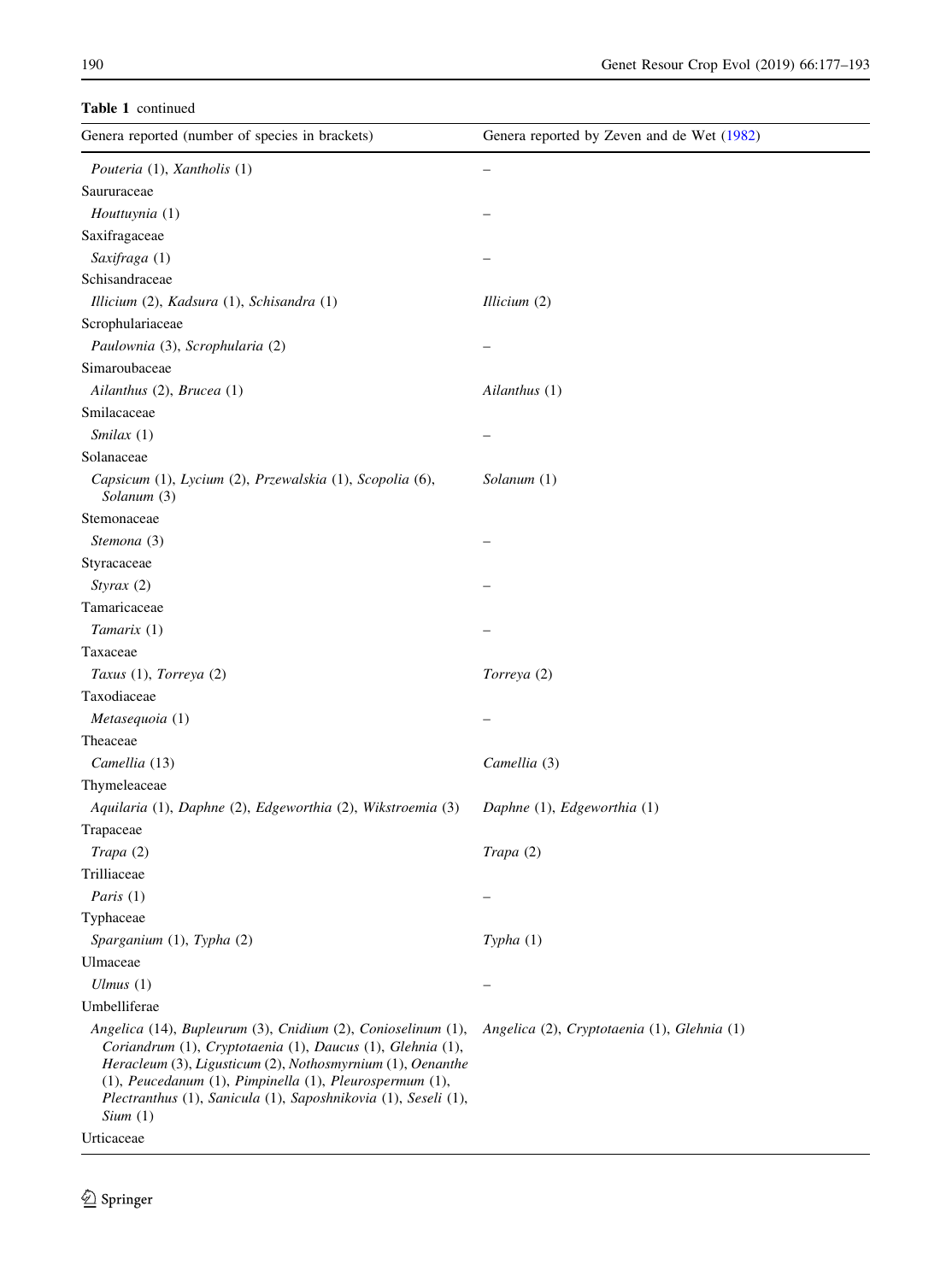| Genera reported (number of species in brackets)                                | Genera reported by Zeven and de Wet (1982) |
|--------------------------------------------------------------------------------|--------------------------------------------|
| Boehmeria (8), Oreocnide (1), Pilea (1), Urtica (1)                            | Boehmeria (1)                              |
| Valerianaceae                                                                  |                                            |
| Valeriana (1)                                                                  |                                            |
| Verbenaceae                                                                    |                                            |
| Clerodendron $(6)$ , Vitex $(1)$                                               |                                            |
| Violaceae                                                                      |                                            |
| Viola $(1)$                                                                    | Viola $(1)$                                |
| Vitaceae                                                                       |                                            |
| Cayratia $(1)$ , Cissus $(1)$ , Pathenocissus $(1)$ , Leea $(2)$ , Vitis $(5)$ | Vitis $(3)$                                |
| Xanthorrhoeaceae                                                               |                                            |
| Hemerocallis (5)                                                               |                                            |
| Zingiberaceae                                                                  |                                            |
| Alpinia (6), Amomum (5), Curcuma (2), Hedychium (2),<br>Zingiber(5)            | Alpinia $(3)$ , Zingiber $(1)$             |

Citations not present in this concise reference section can be found under references in this electronic appendix

These three countries have a long history for cultivating crops. Results suggest that diversification in agricultural production makes households less vulnerable because diversification protects food production against adverse environmental (Bentley [2003](#page-15-0); Chibnik [2008](#page-15-0)) and economic shocks (Perreault [2005](#page-16-0)). In relatively remote rural settings, households diversify agricultural production in a variety of ways. Households plant several varieties of crops, scatter plots, stagger the planting season, and use mixed and intercropping (Altieri and Hecht [1990](#page-15-0); Macdonald [1998\)](#page-16-0).

The richest genetic pools are located in southwest China. Several hundred of rice cultivars have been cultivated in Yuanyang terraces, Yunnan; more than 60 cultivars of hulless barley have been cultivated in Shangri-La area; many tea plantations with long history of tea cultivation in Xishuangbanna area; Cha-hua (Camellia reticulata) is one of China's traditional ornamental flowers developed by the local people of Yunnan Province. Today, more than 500 cultivars and hybrids are recognized (Xin et al. [2015](#page-16-0)). These crop cultivars were planted by local people for hundreds of years. Some of them have been recognized as Globally Important Agricultural Heritage Systems (GIAHS) sites, relying on its unique land use, water conservancy facilities, traditional crops, and etc., forming unique production systems creating a better match with local natural conditions, such as Yuanyang terraces for paddy rice agriculture. The water requirement of millet, a drought-tolerant crop in Aohan Dryland Farming System (recognized as a GIAHS pilot site in 2012), has a better match with local water conditions. By reducing vulnerability of crops, agriculture survived healthily in semi-arid regions. Honghe Hani Rice Terraces System (recognized as a GIAHS pilot site in 2010), relying on the unique land and water use patterns, has successfully reshaped disaster inducing environments, and effectively reduce the risk/effects of droughts. Besides, due to the higher selling price of local varieties, rich crop diversity and variety of income channel, the Agricultural Heritage sites can ensure the health of economic incomes and agricultural-systems when facing environmental stress. Stress counter-measures of traditional agricultural systems make full use of the regulation and spontaneity ability of the natural systems, which is an important way to achieve sustainable development of ecological agriculture (Lu and Li [2006](#page-16-0); Sun et al. [2014\)](#page-16-0).

Previous researches also have shown that knowledge of local crops is related to household crop diversity (Bellon and Brush [1994;](#page-15-0) Brush [2004](#page-15-0)), probably because people with more knowledge of cultivated plants are better able to plant more crops than people with less knowledge of cultivated plants. The East Asiatic region is characterized by high cultural diversity too. Southwest China is known as the "kingdom of plants". So far, 25,998 species and intraspecific taxa have been recorded (Fu et al. [2001](#page-16-0)).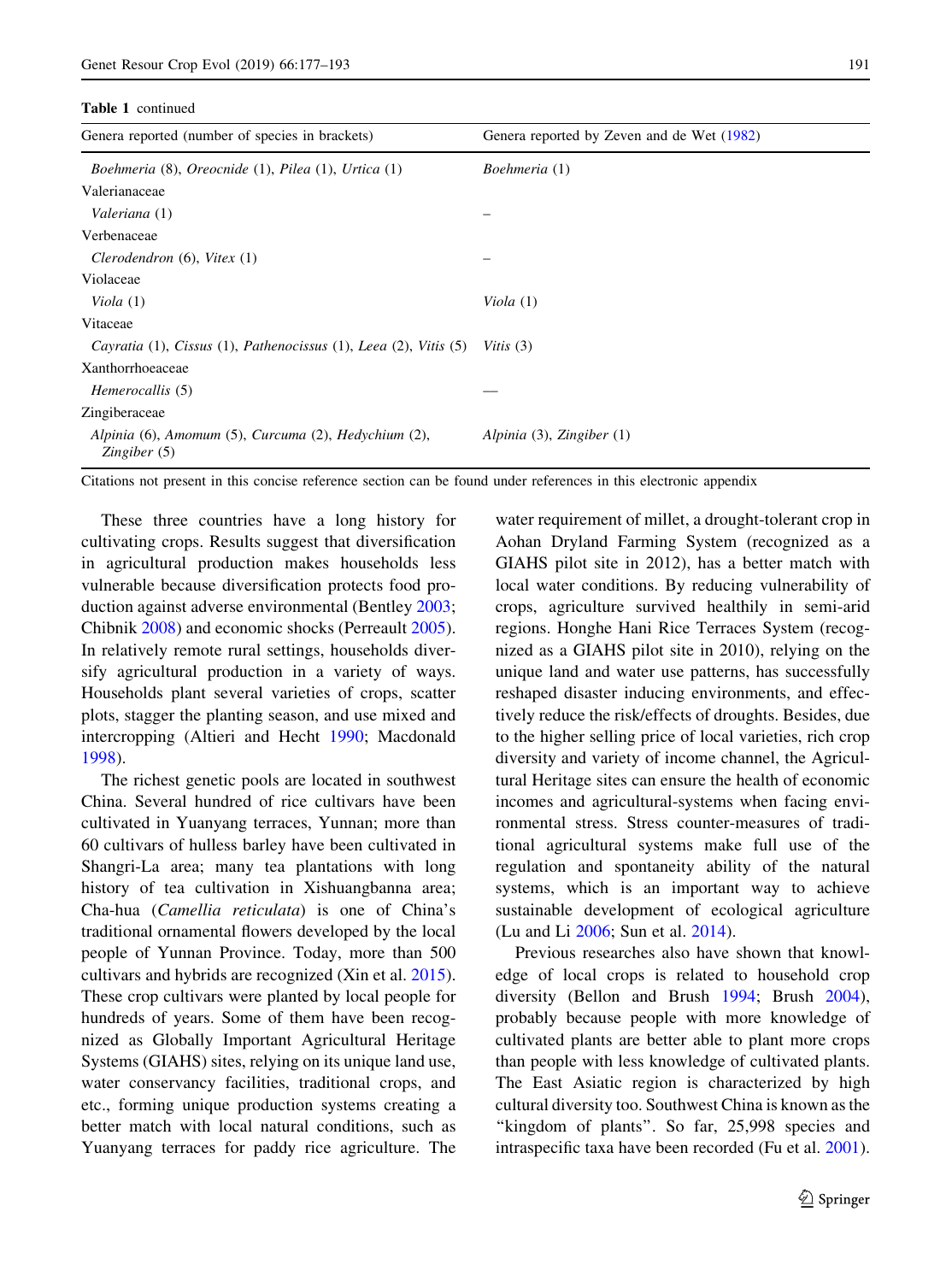<span id="page-15-0"></span>Of these 9190 are endemic. The medicinal flora of Southwest China is composed of approximately 5751 species, representing 80% of China's medicinal flora (Chen 1994).

#### Ethnobotanical importance

Ethnobotanical studies have been undertaken to document traditional knowledge, provide new plant materials for industrial development, screening for new plant drugs, and search for new genetic material and traditional landraces of crops.

In E Asian countries, there are many ethnic groups with very distinct traditional cultures. In southwest China, for example, people from 33 ethnicities have used plant genetic resources as food and traditional medicine for thousands of years, including Achang, Bai, Bulang, Buyi, Tibeten, Dai, De'ang, Dong, Dulong, Hani, Han, Hui, Jinuo, Jingpo, Lahu, Lisu, Lhoba, Maonan, Menba, Miao, Molao, Naxi, Nu, Pumi, Qiang, She, Shui, Tujia, Wa, Yao, Yi, Gelao, and Zhuang people (Yang et al. [2011](#page-16-0)). Twelve of these groups are unique to the region and the other 21 have more than 80% of their population here (Yang et al. [2011](#page-16-0)).

The research of crop plants is closely related to ethnobotanical studies. Most landraces of crops have been maintained by indigenous people. About 70–80% of people worldwide rely on traditional herbal medicine to meet their primary health care needs, especially in less well developed countries (Farnsworth and Soejarto [1991](#page-16-0)). The main income comes from traditional cultivation of crops, and also from agriculture and forestry cultivation. It is urgent to make a comprehensive inventory for E Asia.

#### Academic significance

A thorough inventory has been made to include most crops. Some narrow-distributed crops recorded in this appendix will be very important for further studies, especially for exploring more main plant sources, including grains, fruits, vegetables, forage, economy, green manure, and ornamental flowers.

Some newly recorded species such as seven Actinidia species as the close relative of kiwi fruit, the close relative can serve as sources of excellent crop genes. Wild relatives of crops often contain genes for resisting diseases and insects, adverse conditions and high yield, sources of cytoplasmic male sterility etc.

With the development of biotechnology, crop wild relatives will be even more significant for crop improvement in the future (Liu et al. [2008](#page-16-0)).

So it is very important to study crop germplasm and to protect crop cultivars. The diversity of crops origi-nated from East Asia was demonstrated in "[Crop](#page-4-0) [genetic pools for future crop development'](#page-4-0)' section, and the important role of Crop Germplasm Resources in the world was also emphasized. There is no doubt that this will be of great benefit to the study of the origin and diversity of crops and the conservation of biodiversity, and will provide a reliable basis for the development of biodiversity conservation policies in E Asia.

Acknowledgements This work was supported by the National Natural Science Foundation of China (31761143001, 31870316, 31161140345, 31400182), Minzu University of China (2015MDTD16C, YLDXXK201819), the Key Laboratory of Ethnomedicine (Minzu University of China) of Ministry of Education of China (KLEM-ZZ201806), and Ministry of Education of China and State Administration of Foreign Experts Affairs of China (B08044).

#### Compliance with ethical standards

Conflict of interest We declare that we have no conflict of interest.

## References

- Allaby RG (2008) The rise of plant domestication: life in the slow lane. Biologist 55:94–99
- Altieri MA, Hecht SB (1990) Agroecology and rural development in Latin America. Agroecology and small farm development. CRC Press, Boca Raton, pp 113–118
- Bellon MR, Brush SB (1994) Keepers of maize in Chiapas, Mexico. Econ Bot 48:196–209
- Bentley JW (2003) Economic and ecological approaches to land fragmentation: in defense of a much-maligned phenomenon. Ann Rev Anthr 16:31–67
- Brush SB (2004) Farmers' bounty: locating crop diversity in the contemporary world. Yale University Press, New Haven
- Bu M (1981) The discussion about cultivated crops origin. Sci Agric Sin 14(4):86–96
- Candolle AD (1912) Origine des plantes cultivees. Librairie Felix Alcan, Paris (In French)
- Chang KC (1970) Food in Chinese culture. Yale University Press, London
- Chang CS, Kim H, Chang KS (2014) Provisional checklist of vascular plants for the Korea Pennisula Flora (KPF) (Version 1.0). Designpost, Korea
- Chen SK (1994) Exploitation and utilization of medicinal plant resources in Southwest China. J Nat Resour 9(2):107–111
- Chibnik M (2008) Changing fortunes: biodiversity and peasant livelihood in the Peruvian Andes. Revi Estu Soc 99:182–184